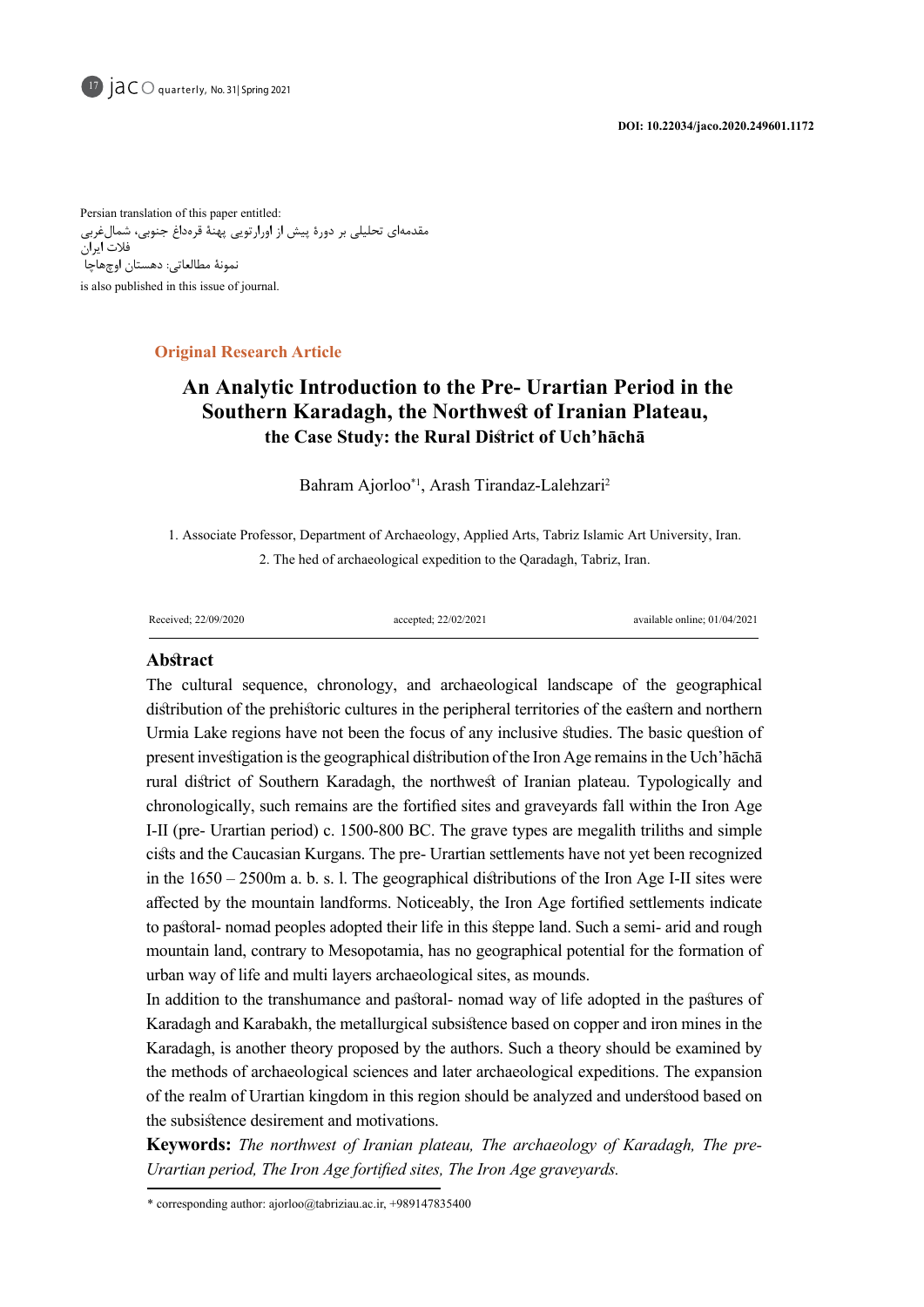# **Introduction**

The cultural sequence, chronology, and archaeological landscape of the geographical distribution of the prehistoric cultures of the eastern and northern Urmia Lake regions, especially beyond the Tabriz Zanjan-Qazvin corridor, has not been the focus of any plain towards the east and the natural Tabriz-Mianainclusive studies. The regions in question have been subject of lesser fieldwork compared to the western, southwestern and eastern regions of the lake. The studies hitherto published on the eastern basin tend to cover the plains of Tabriz and Marand, where the geographical distribution of the Iron Age cemeteries and mounds and the Urartian fortresses have attracted more archaeological attention. This very fact, coupled with the focus of the archaeological teams on the western and southwestern Lake Urmia has led to the negligence of the chronology and geographical distribution over the highland of Karadagh in the northern Lake Urmia Basin, which at first sight gives the impression of a trackless, tough expanse. On the other hand, the growing fieldwork on the Qazvin plain  $(Shahmirzadi, 1999, 35–315)$ , several investigations covering the Mughan plain (Ur & Alizadeh, 2007), the salvage excavations in Khoda'afarin and the Araxes valley, and surveys of the Zanjan plain have all combined to bring southern Karadagh and the town of Ahar into focus as the hub and meeting point of the prehistoric cultures of northwestern Iranian plateau. Southern Karadagh and the Ahar plain lie on the natural corridor that links the Qazvin, Zanjan, Mughan and Meshkinshahr plains and the Araxes valley with the Tabriz plain and eastern Urmia Lake region. Similarly, in prehistoric times Karadagh provided a major line of communication linking the eastern Urmia Lake basin to the South Caucasia. Notwithstanding this geographical and historical prominence, the relative chronology and geographical distribution of the regional archaeological sites are yet to constitute a subject of thorough scholarship.

The 2009–2014 field project for recording historical

and cultural monuments of the town of Ahar and Urartian date (Iron Age I-II) between the altitudinal southern Karadagh identified a total of 78 sites of a preranges of 1650–2500 m (Tirandaz-Lalehzari, 2009, 2011, 2012, 2013; Askarpour & Tirandaz-Lalehzari,  $2020$ ). Now, questions and assumptions arise as to the Iron Age I-II sites at the Uch'hāchā Rural District of southern Karadagh, as follows:

To begin with, whether the geographical distribution of the pre-Urartian sites in southern Karadagh follow the local environment and mountainous landscape or the cultural dynamics? And then, of what type were the Iron Age I-II sites of southern Karadagh, and what mode of subsistence they are congruent with? Our hypotheses are that, firstly, the location of the sites is merely defined by the physiographical features, and secondly, the sites represent cemeteries and fortified sites consistent with nomadism and .pastoralism

# **Framework Theoretical**

The Iron Age I-II material culture, which is known historic nomad and semi-sedentary communities to Urartian horizon, marks the transition of the prein Azerbaijan (northwest plateau of Iran) as the prethe verge of the urbanization of the historical cultures of the Late Iron Age (Iron Age III), embodied in the kingdoms of Urartu (Ararat1<sup>1</sup>), and Manna. Indeed, the culture and art of these historical societies and kingdoms were heavily shaped by Mesopotamian influences, to the extent that even Urartu is interpreted as a sort of shadow empire "inextricably connected" to Assyria (Matthews,  $2007$ ); in particular, the sociocultural, historical and political landscape of the Karadagh region would undergo transformation after the Araratian (Urartian) domination of northwestern Iranian plateau in about 850 BCE (Iron Age III), thus allowing us to split the Iron Age in northwest Iranian plateau into the two pre-Urartian (Iron Age I-II) and Urartian (Iron Age III) periods  $(Ajorloo, 2009)$ .

Moreover, the climate and mountainous landscape of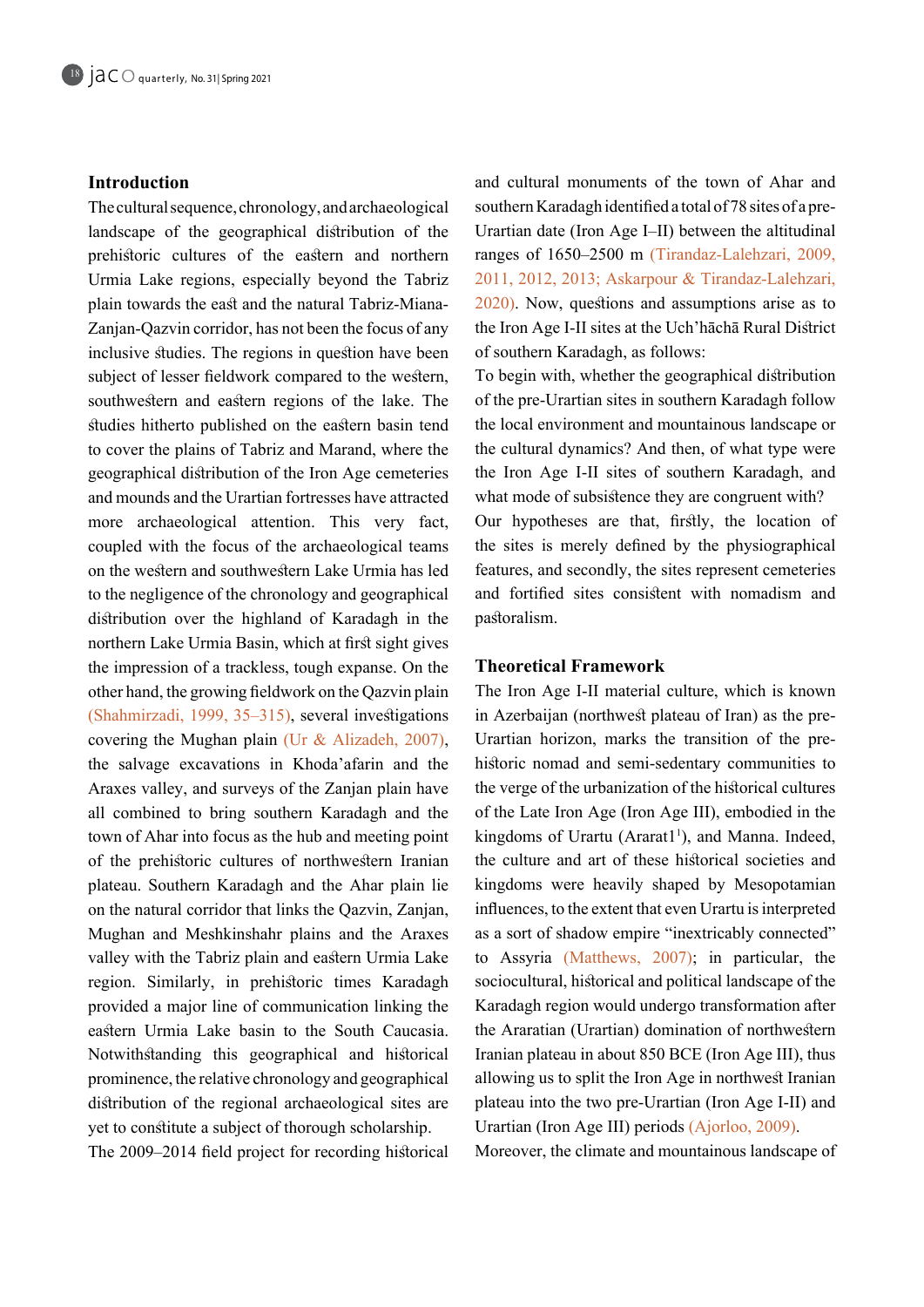Karadagh differ strikingly from those of the lowland Mesopotamia characterized by alluvial plains and great permanent rivers, a fact that rules out the application of the concept "settlement pattern" to the archaeology of Karadagh. Because, the concept of "settlement pattern" entails the possibility of mathematical and statistical analyses to obtain a series of geometric patterns, resulting in an understanding of the interrelation of the socioeconomic network of nomad camps and peripheral rural settlements with the civil cores as well as the settlement hierarchy against the backdrop of geographical features and natural resources (Matthews, 2007).<sup>2</sup> Indeed, this geographical aspect is nonexistent in Karadagh:

The mountainous mass of Karadagh, with an average elevation of 2500 meters, encompasses two different climates  $(Fig, 1)$ : the northern climate or the Arasbārān woodlands, and the southern climate or Southern Karadagh. The Northern Karadagh or Arasbārān features a wet, woodland climate thanks to its proximity to the Araxes, the Kalibarchay, the Aharchay, the forest mountains of Caucasian Karabakh, $3$  and the snow-catching highlands of South Caucasia. Kalibarchāy and Aharchāy flow to the Araxes and the Caspian basin because of the northern regional slope (Hoveyda, 1973, 39-45; Bakhtiari, 2006, 59, 74). The mountainous southern arid, low-rain and steppe climate. Geologically, Karadagh is however characterized by a harsh, semisouthern Karadagh is composed of Miocene and Paleocene-Eocene formations with igneous and calcite rocks (Bakhtiari, 2006, 60), exhibiting a high concentration of calcareous substrates and salt domes that lead to the salinity or lesser agricultural value of the water (Rajabi & Khatibi Bayati, 2012,  $144-146$ , 153). Soil scarcity prevails across southern Karadagh, and in many cases, in particular around the Mount Sheyvar  $(2570 \text{ m})$ , the spread of rocky beds and rocky expanses lacking sufficient soil excludes any agricultural activities, though in case of ample winter and spring precipitations it will supply good summer pastures for herders. Likewise, the steppes, narrow flood-prone valleys characterizing southern Karadagh precludes sedentary settlement and farming. The existing scattered villages or those such as the large village of Angurt lie at lower elevations than the Mount Sheyvar and overlook the Ahar plain as the latter is situated at an altitude of  $1360$  m. Indeed, it is notable that the paucity of soil suitable for agriculture does not mean the dearth of Karadaghian mineral deposits. Rather, regional iron and copper deposits have been quarried since ancient times through traditional methods, playing a role in the subsistence of the local communities.<sup>4</sup>

A further dynamic fueling the harsh climate in the southern Karadagh steppe is water shortage and subsequent droughts. Kalibarchāy, Gög Gonbad, Andrāb and Ajichāy are the sole permanent rivers in Karadagh, none of which water southern Karadagh. The Kalibarchāy pours into the Araxes after irrigating northern Karadagh and crossing the forest slopes of Arasbārān. The Andrāb and Ajichāy (saline and salty) drain into the Gilan and the Lake Urmia basins, respectively (Hoveyda, 1973, 39–45; Bakhtiari, 2006, 18, 59, 62, Rajabi & Khatibi Bayati, 2012,  $5-7$ ). Hence, seasonal precipitation and mountain springs constitute the only sources of water supply in southern Karadagh. Indeed, a summer drought will leave a serious room for delay. Because, the pastoral nomad groups of southern Karadagh typically encamp in this area only during the summer in their vertical movements, and in case of insufficient autumn and winter precipitation, they will be forced to seek other .pastures

Their distinct landscape confers the southern Karadagh and Sheyvar uplands dominance over their surroundings, including the plains of Ahar and Mughan as well the Araxes valley. The Karadagh mountain mass runs 230 km east-west and 70 km north-south, with an average altitude of  $2500$  m, preventing the penetration of Sabalan's cool summer winds and the Araxes's moisture into southern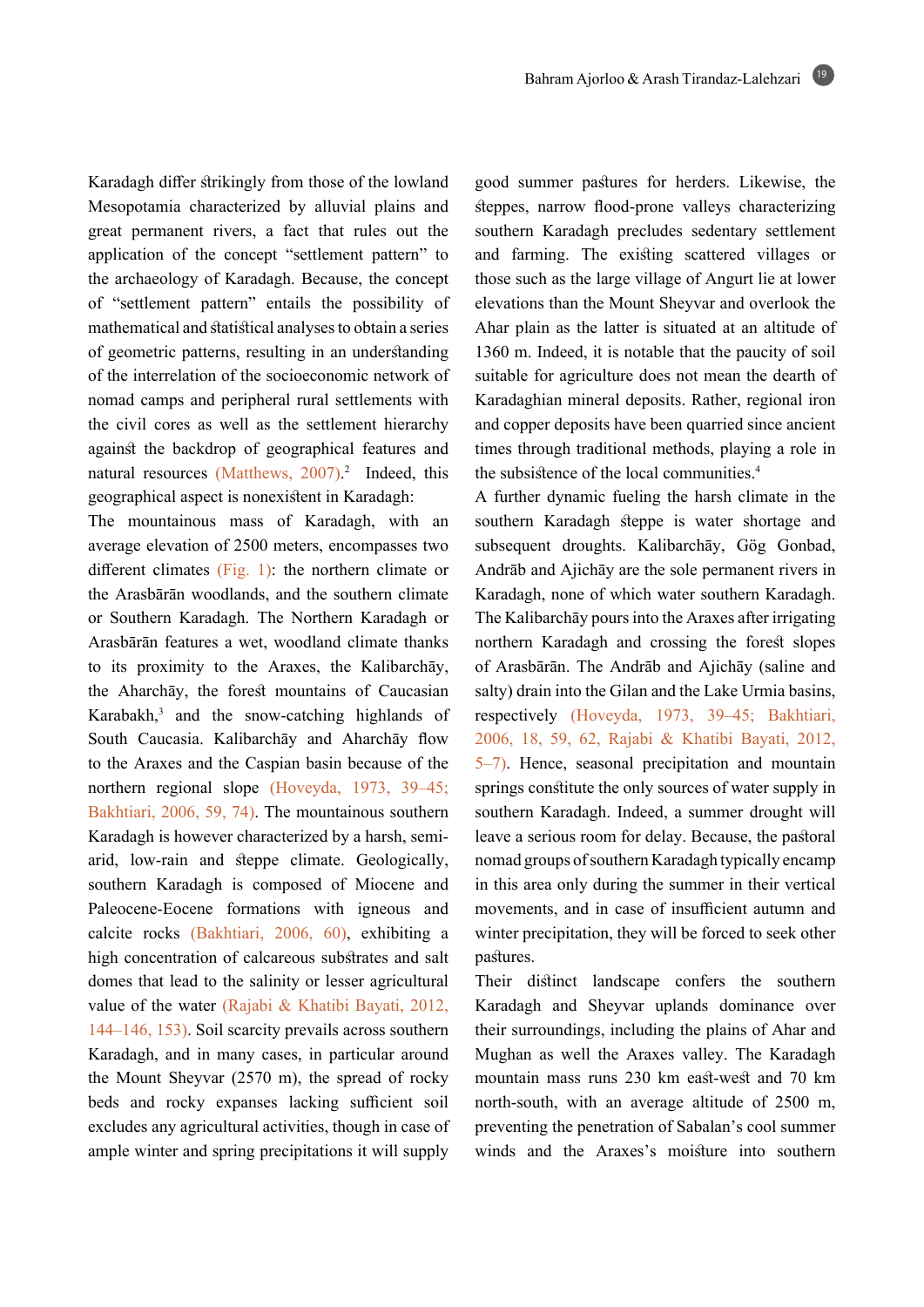

Fig. 1. The geographical location of Karadagh mountain range in the NW Iranian highland; No. 1, the rural district of Uch'hacha in the south of Mt. Sheyvar, No. 2, the archaeological site of Khoda'afain in the Araxes valley. Source: authors based on a map derived from The Geographical Atlas of Iranian Provinces, Scale 1:1600.000.

Karadagh. Azerbaijani Karadagh is separated with the Araxes valley from the forest mountains of Caucasian Karabakh, and while reaching Mount Sabalan through the Qoshadagh Mountain on the east, it is detached by the Ajichay valley from the Sorkhāb Mountain, the Tabriz plain and the Bozqoush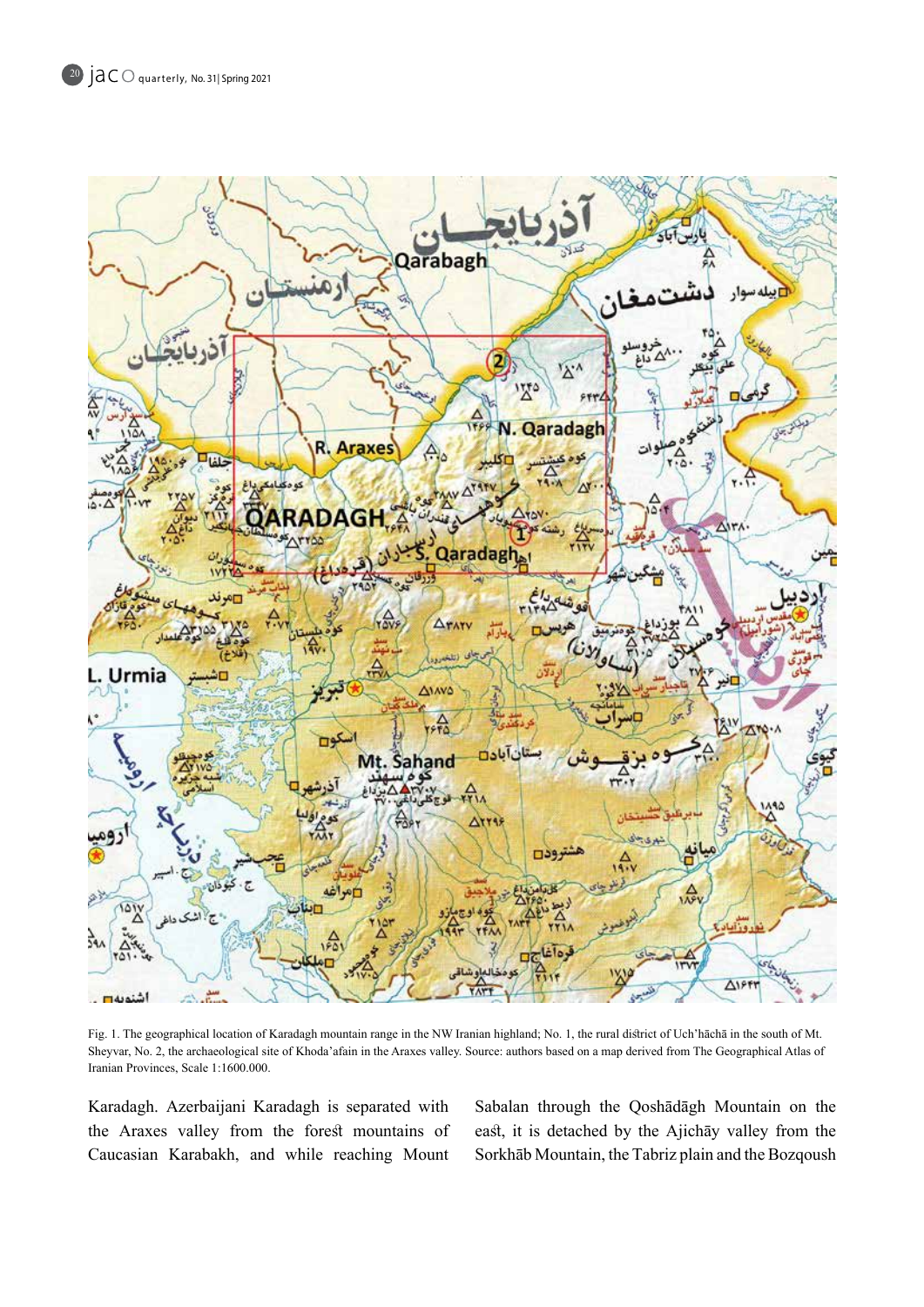Mountain on the south, and by the Daradiz (steeped valley) pass and the Jolfa-Araxes depression from the Ararat mountains and the eastern Anatolian plateau on the west (Hoveyda, 1973, 39–45, Rajabi & Khatibi Bayati, 2012, 7-5). Hence, the southern Ahar plain and the fault of the Ajichay valley mark the southern border of southern Karadagh. It is noteworthy that the natural linkage of the Mughan plain and the Araxes valley with the Tabriz plain is possible through the Ahar tableland, which can be approached via Karadagh (Razmara, 1938, 36-42). In the past, the pastoral groups could reach the pastures of southern Caucasus and the forests of the Caucasian Karabakh proceeding through the natural passage of the Khoda'afarin gorge in the Araxes valley. In our days, nomads reach the Ahar town through southern Karadagh, and commute between Sheyvar Mountain and the Mughan plain as part of their seasonal movements.

From the discussions above, it is clear that the geographical setting of Karadagh by no means furnished the conditions required for the rise of cultural-economic expansion and dynamism and civilization and urbanism inspired by the sociothe social growth of rural settlements, as is the case with Mesopotamia. Therefore, in any attempt to analyze and understand the archaeological landscape of the pre-Urartian southern Karadagh adhering to the concept of "geographical distribution" appears particularly relevant than the term "settlement pattern".

## **Research background and methodology**

The available picture of the archaeological landscape of Iron Age Karadagh relies on the salvage excavations in the Khoda'afarin area, Arasbārān/ northern Karadagh, the tradition of Caucasian kurgans (Ajorloo & Askarpour, 2012; Iravani, 2011, 2013, 2014, 2015, 2018; Iravani et al., 2018), and the excavation of the Iron Age site of Zardkhāna in Ahar (Niknami,  $2014$ ), not to mention the field investigations of Ahar and Kalibar counties (Tirandaz-Lalehzari, 2009, 2011, 2012, 2013) as well as a study concerning the geomatics analysis of the death landscape regarding the geographical distribution of Iron Age cemeteries of Karadagh (Askarpour & Tirandaz-Lalehzari, 2020). Whilst a look into the background of regional research reveals that the available information is by far outweighed by the unknown, new data are available on the Iron Age landscape of Karadagh thanks to the recent fieldworks:

Uch'hāchā rural district is in southern Karadagh, on the foothills of Sheyvar Mountain northwest of the Ahar county (see Fig. 1). Following a preliminary visit, part of Uch'hāchā Rural district, encompassing the villages of Angurt and Zangābād and covering a total area of about 90 square km, was subjected to intensive survey. Based on a geomatics approach, the survey began from the village of Angurt on the north and ended in the village of Zangābād on the south, recording a total of 46 sites dating to the Iron Age I-II (Tirandaz-Lalehzari, 2009, 2011, 2012, 2013; Askarpour & Tirandaz-Lalehzari, 2020).

## **Findings**

The findings of this fieldwork comprise the 46 sites that were identified in Uch'hāchā. They fall in the typological classes of fort, fortified settlements, and cemeteries. The typology of pottery sherds and grave types, the complex can be relatively dated to the chronological horizon of the Iron Age I-II.

# **• Fort (Qalajiq)**

Denoting a small stronghold in Azerbaijani folklore and in Azerbaijani Turkic, Qalajiq corresponds to 'Dizaj' (Dezhak) in old Azerbaijani Pahlavi.<sup>5</sup> The authors use the term 'Qalajiq' to refer to a structure outlined with a dry laid wall of large and smaller rubbles, with the interior space in turn separated into small, roofed partitions again with dry-stone walls. A cemetery also occurs close to the structure. The fort are built on high points, dominating hillsides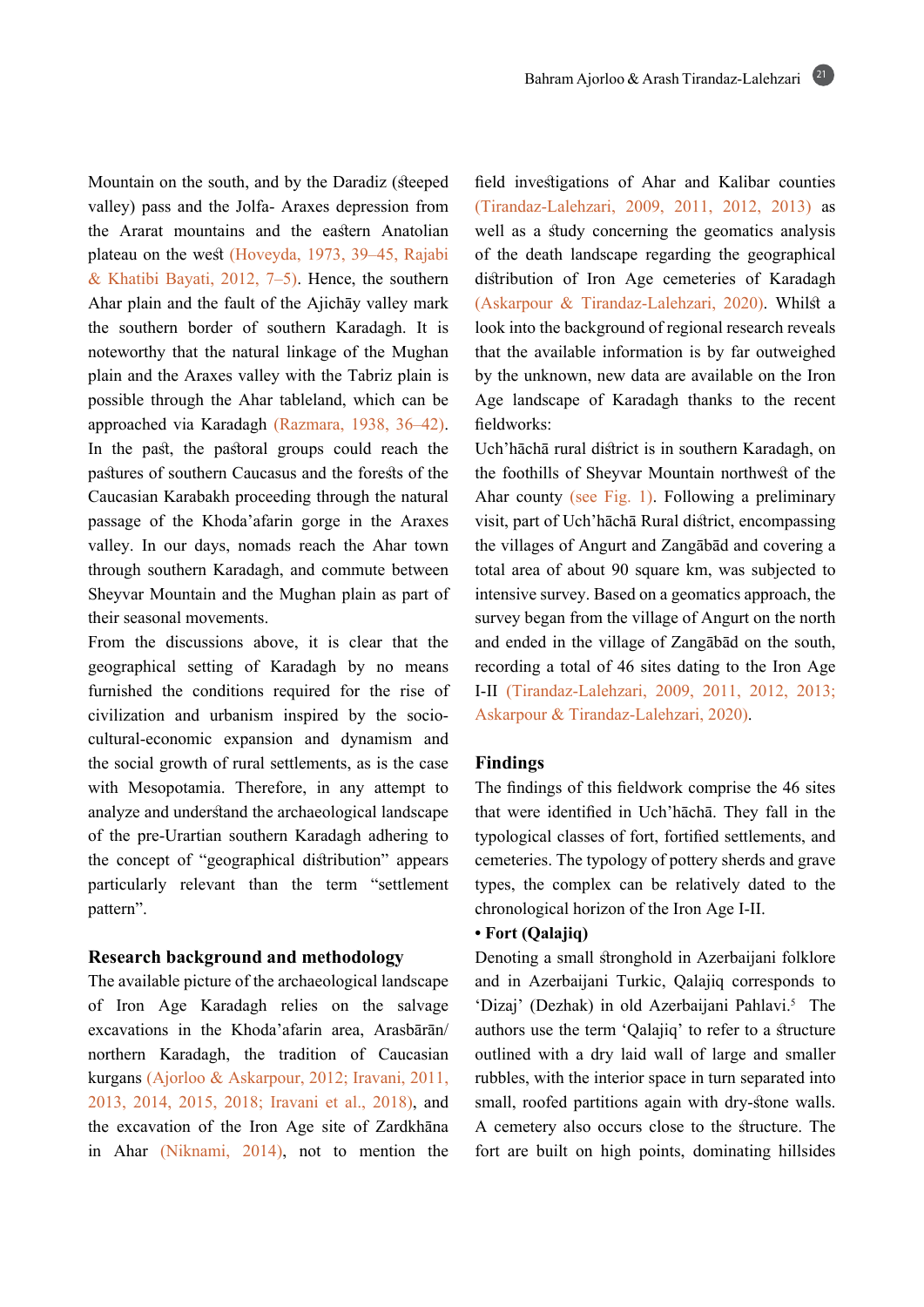and slopes suitable for livestock and lower lands suitable for dry farming, adjacent cemeteries and occasionally springs and streams. In Uch'hacha of southern Karadagh, a fort was identified in the hillocks surrounding the village of Zangābād (Table  $1, Fig. 2)$ .

# • Fortified Site

Here, the term fortified site designates a place in a round, elliptical or quasi-square plan with an encircling wall of large and small dry stacked rubbles (see Fig. 2), lacking any sort of ceiling, covering or interior space division. Fortified sites served a range of purposes, among them being a temporary stronghold and bulwark (Biscione,  $2003$ ), a fold for livestock or a curbing for nomad camps. In some cases, the enclosing wall was buried by sediments over time. The fortified sites of southern Karadagh are concentrated around the passes and high points overlooking valleys and water resources; and they tend to lie between the altitudinal ranges of 1700 to 2500 m. Such sites in southern Karadagh split into two sub-classes: one with and the second without a contiguous cemetery. In Uch hāchā, 3 instances of the latter sub-class and 6 examples of the latter were recorded (see Table 1). Those associated with a cemetery invariably contain a single or more pre-<br>Uratian burials dating to the Iron Age.

# **c** Iron Age I-II cemeteries

Representing extramural burial grounds, they come in 3 main classes and 2 sub-classes:

# **kurgans Caucasian -**

A Caucasian kurgan is a sort of burial mound consisting of several layers of soil and rubbles forming a hump, with the deceased buried in the lower layers, and within the overlaying soil and rubble layers were deposited as burial gifts various objects such as pottery and bronze or sometimes iron tools; occasionally skulls belonging to other individuals also occur. These material are found scattered over the soil and rubble layers during excavations (Ajorloo & Askarpour, 2012; Iravani, 2011, 2013, 2014, 2015, 2018: Iravani et al., 2018). Above the ground on the surface, a Caucasian kurgan usually include a stone arrangement in the form of a circle or ovoid, generally exceeding 10 m in diameter, with the circle or ovoid itself showing a thickness of above 1.5 m on the surface. In southern Karadagh, such monuments will have a stone covering if they are in high and windy passes away from water resources or on a rocky bed, while those in lower places close to water show a covering of dirt and mud. Overall, these burials average about 3 m in height. During the Karadagh Project of authors, 2 examples of such graves were recorded in Uch'hāchā (see Table 1, Fig.  $(2)$ .

#### **-** Simple inhumations

Simple inhumation or simple pit burial typifies the Iron Age Iranian Plateau and related structures are particularly known from the Urmia Lake region and the Iron Age cemetery adjoining the Blue Mosque of Tabriz (Tala'i, 2008, 131). It involves a simple pit dug in the soil into which the deceased was placed, and the pit was then covered with stone blocks. During the survey of southern Karadagh, a total of 7 such graves were identified, all in Uch hacha (see Table 1, Fig. 2).

# **Megalithic -**

This grave type is formed of gigantic stone slabs  $(Childe, 1968)$ . Typologically, the related structures recorded in southern Karadagh are divisible into 3 sub-types. It is notable that the type of so-called 'Stone Table Dolmen' is yet to be identified in the region by the authors.

# **1. Simple Cist**

In this case, a pit with a depth of about  $1 \text{ m}$  was prepared and its walls were then covered in rubbles of varying sizes. Once the body was interred, the grave was covered with colossal stone slabs, which lack a regular geometric shape and were apparently favored simply because of their size and weight. The types of burials are usually buried under the sediments and are not readily discernible. Their dimensions do not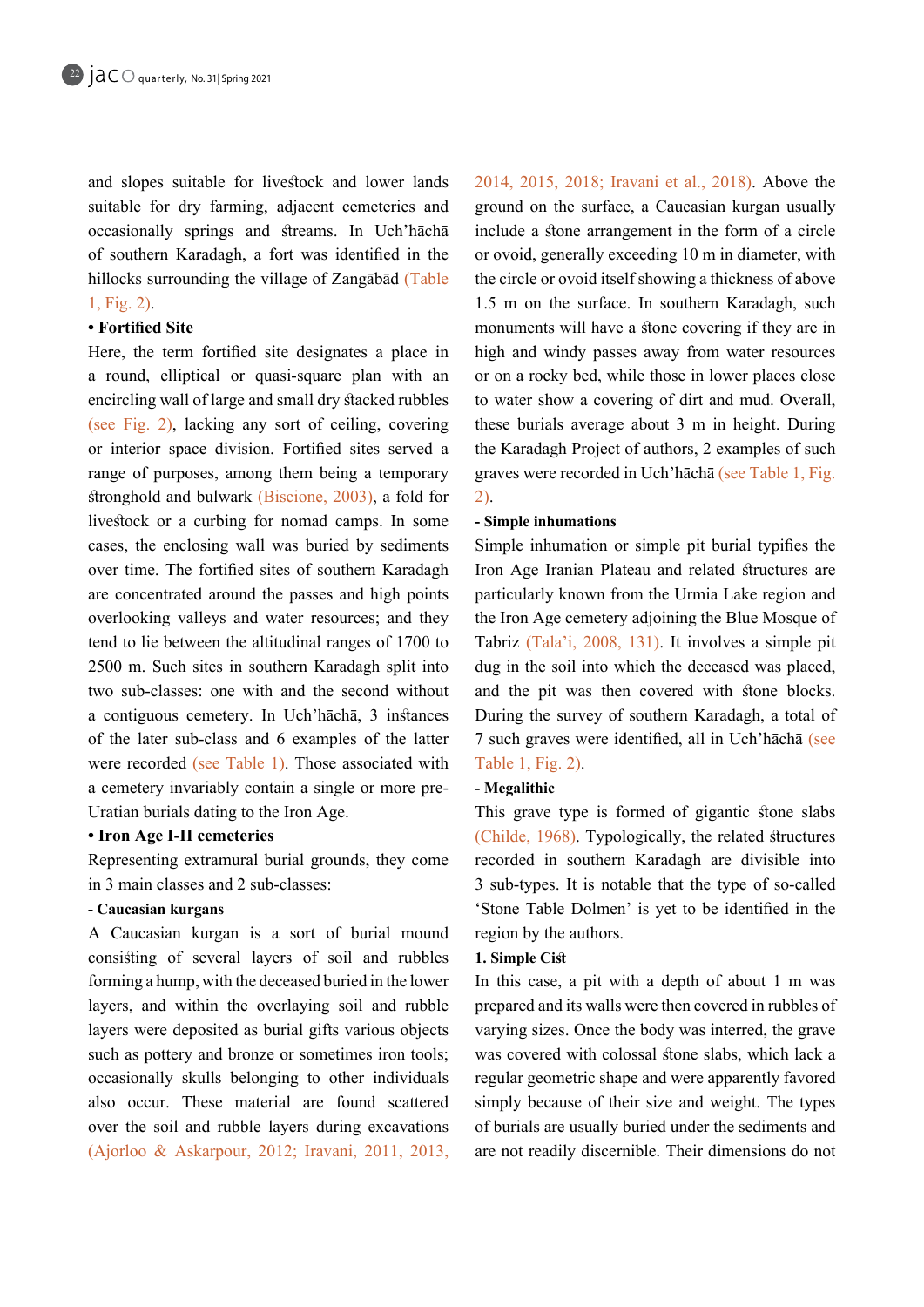| No.    | Type                          | Code       | Relative<br>chronology | <b>Geographical specification</b>          | Geographical         | Area<br>(m.) | Altitude<br>(m.) | Remarks                           |
|--------|-------------------------------|------------|------------------------|--------------------------------------------|----------------------|--------------|------------------|-----------------------------------|
| 01     | Small fort                    | AH.        |                        | a hill, looking a valley                   | location<br>Zangabad | 700x400      | 2014             | Qalajiq                           |
|        |                               | 171        | Iron Age               |                                            |                      |              |                  |                                   |
| 02     | Fortified site with no graves | AH.<br>105 | pre- Urartian          | a hill, looking a valley                   | Zangabad             | 180x120      | 1922             | Including later<br>Islamic layers |
| 03     | Fortified site with no graves | AH.<br>130 | pre- Urartian          | a hill, looking a valley                   | Zangabad             | 160x140      | 2184             | Including later<br>Islamic layers |
| 04     | Fortified site with no graves | AH.<br>131 | pre- Urartian          | Slope of a hill                            | Zangabad             | 80x60        | 2183             | Including later<br>Islamic layers |
| 05     | Fortified site with no graves | AH.<br>035 | pre- Urartian          | a hill, looking a valley                   | Agurt                | 150x80       | 1904             |                                   |
| 06     | Fortified site with no graves | AH.<br>053 | pre- Urartian          | a hill, looking a river bed                | Agurt                | 280x250      | 1803             |                                   |
| 07     | Fortified site with no graves | AH.<br>057 | pre- Urartian          | a hill, looking a valley                   | Agurt                | 170x100      | 2028             |                                   |
| $08\,$ | Fortified site with no graves | AH.<br>093 | pre- Urartian          | Slope of a hill                            | Zangabad             | 350x150      | 1761             |                                   |
| 09     | Fortified site with no graves | AH.<br>116 | pre- Urartian          | a hill, looking a valley                   | Zangabad             | 400x220      | 1933             |                                   |
| 10     | Fortified site with no graves | AH.<br>152 | Iron Age               | a hill, looking a river bed                | Zangabad             | 600x400      | 1839             |                                   |
| 11     | Caucasia type kurgan          | AH.<br>099 | pre- Urartian          | Slope of a valley                          | Zangabad             | 50x40        | 1795             |                                   |
| 12     | Caucasia type kurgan          | AH.<br>173 | pre- Urartian          | Slope of a valley                          | Zangabad             | 100x100      | 1756             |                                   |
| 13     | Pit grave                     | AH.<br>077 | pre- Urartian          | a hill, looking a valley                   | Agurt                | 80x50        | 1882             |                                   |
| 14     | Pit grave                     | AH.<br>085 | pre- Urartian          | Slope of a mount                           | Zangabad             | 200x150      | 1847             |                                   |
| 15     | Pit grave                     | AH.<br>106 | pre- Urartian          | Beside a nomad road                        | Zangabad             | 210x170      | 1890             |                                   |
| 16     | Pit grave                     | AH.<br>126 | pre- Urartian          | On a hill                                  | Zangabad             | 110x90       | 2051             |                                   |
| 17     | Pit grave                     | AH.<br>144 | pre- Urartian          | On a hill                                  | Zangabad             | 200x180      | 1860             |                                   |
| 18     | Pit grave                     | AH.<br>148 | pre- Urartian          | On slope of a hill, beside a nomad<br>road | $\mbox{Zangabad}$    | 60x40        | 1992             |                                   |
| $19\,$ | Pit grave                     | AH.<br>165 | pre- Urartian          | On a hill                                  | Zangabad             | 110x100      | 2492             |                                   |
| 20     | Cist grave                    | AH.<br>031 | pre- Urartian          | On a hill, looking a river bed             | Agurt                | 300x200      | 1897             |                                   |
| 21     | Cist grave                    | AH.<br>032 | pre- Urartian          | Slope of a hill                            | Agurt                | 150x130      | 1863             |                                   |
| 22     | Cist grave                    | AH.<br>033 | pre- Urartian          | Slope of a hill                            | Agurt                | 120x90       | 1870             |                                   |
| 23     | Cist grave                    | AH.<br>083 | pre- Urartian          | Slope of a valley                          | Zangabad             | 70x40        | 1771             |                                   |
| 24     | Cist grave                    | AH.<br>084 | pre- Urartian          | Slope of a hill                            | Zangabad             | 80x50        | 1785             |                                   |
| 25     | Cist grave                    | AH.<br>087 | pre- Urartian          | Slope of a hill                            | Zangabad             | 70x30        | 1759             |                                   |

Table 1. Information on the recognized Iron Age I-II sites from Uch'hāchā. Source: authors.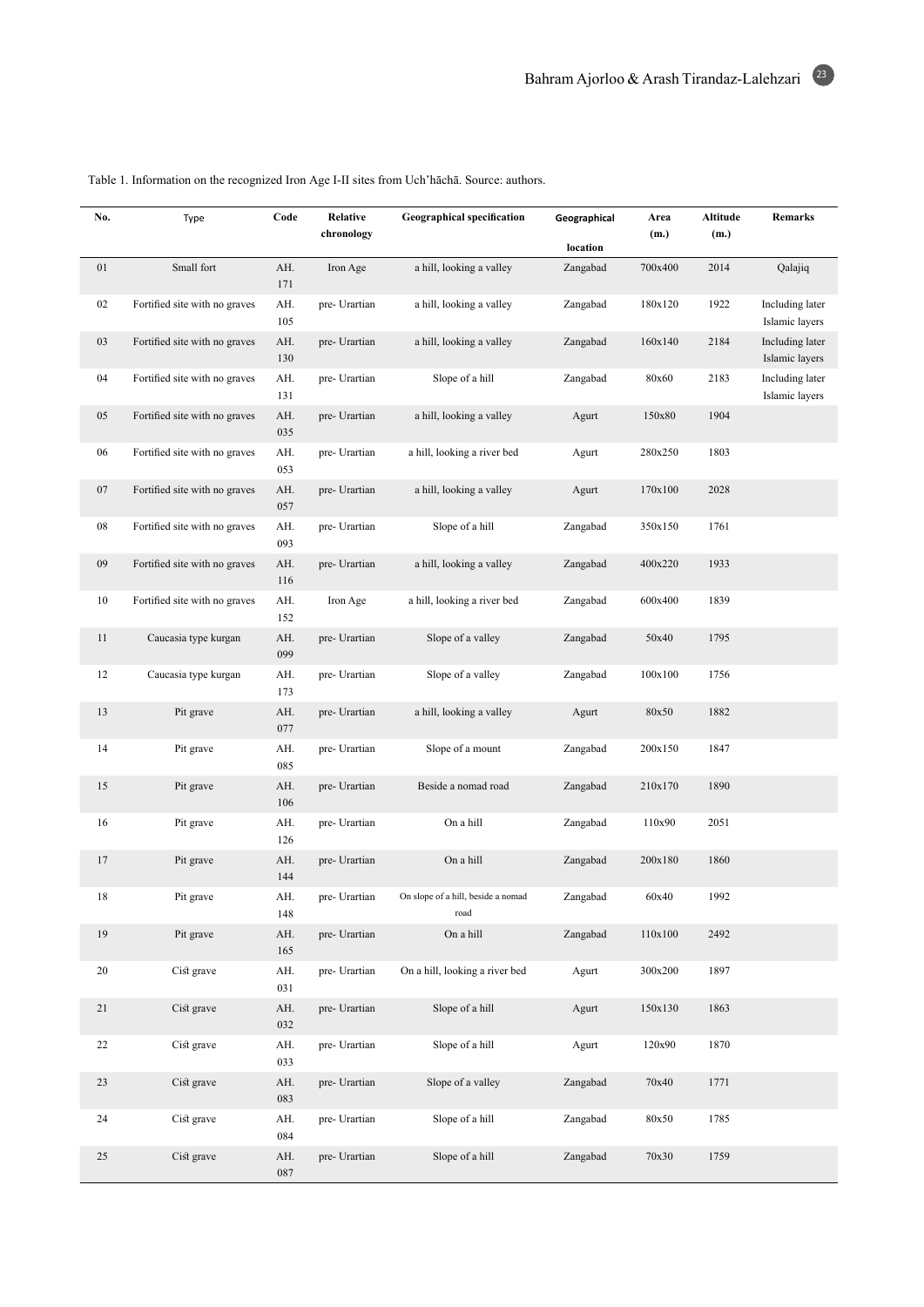Continuation of Table 1.

| No.    | Type                   | Code       | Relative<br>chronology | <b>Geographical specification</b>          | Geographical | Area<br>(m.) | Altitude<br>(m.) | Remarks |
|--------|------------------------|------------|------------------------|--------------------------------------------|--------------|--------------|------------------|---------|
|        |                        |            |                        |                                            | location     |              |                  |         |
| 26     | Cist grave             | AH.<br>096 | pre- Urartian          | Slope of a hill                            | Zangabad     | 170x90       | 1765             |         |
| 27     | Cist grave             | AH.<br>101 | pre- Urartian          | On a hill                                  | Zangabad     | 110x50       | 1747             |         |
| $28\,$ | Cist grave             | AH.<br>110 | pre- Urartian          | On a hill                                  | Zangabad     | 90x40        | 2219             |         |
| 29     | Cist grave             | AH.<br>114 | pre- Urartian          | Slope of a hill                            | Zangabad     | 50x40        | 1826             |         |
| $30\,$ | Cist grave             | AH.<br>135 | pre- Urartian          | Slope of a hill, beside a nomad road       | Zangabad     | 80x40        | 2269             |         |
| 31     | Trilith entrance grave | AH.<br>078 | pre- Urartian          | On a rock                                  | Zangabad     | 90x80        | 1892             |         |
| 32     | Trilith entrance grave | AH.<br>080 | pre- Urartian          | On slope of a hill, beside a nomad<br>road | Zangabad     | 15x10        | 1912             |         |
| 33     | Trilith entrance grave | AH.<br>082 | pre- Urartian          | On a rock                                  | Zangabad     | 90x65        | 1777             |         |
| 34     | Trilith entrance grave | AH.<br>086 | pre- Urartian          | Slope of a mount                           | Zangabad     | 20x15        | 1832             |         |
| 35     | Trilith entrance grave | AH.<br>098 | pre- Urartian          | On a rock                                  | Zangabad     | 40x20        | 1827             |         |
| 36     | Trilith entrance grave | AH.<br>103 | pre- Urartian          | Slope of a mount                           | Zangabad     | 90x60        | 1764             |         |
| 37     | Trilith entrance grave | AH.<br>125 | pre- Urartian          | Slope of a valley                          | Zangabad     | 50x40        | 1795             |         |
| 38     | Trilith entrance grave | AH.<br>127 | pre- Urartian          | On a hill                                  | Zangabad     | 150x80       | 2114             |         |
| 39     | Trilith entrance grave | AH.<br>132 | pre- Urartian          | On a hill                                  | Zangabad     | 80x60        | 2161             |         |
| 40     | Trilith entrance grave | AH.<br>136 | pre- Urartian          | On a hill                                  | Zangabad     | 45x15        | 2042             |         |
| 41     | Trilith entrance grave | AH.<br>137 | pre- Urartian          | Slope of a valley                          | Zangabad     | 15x50        | 2024             |         |
| 42     | Trilith entrance grave | AH.<br>146 | pre- Urartian          | Slope of a mount                           | Zangabad     | 10x10        | 1847             |         |
| 43     | Trilith entrance grave | AH.<br>147 | pre- Urartian          | Slope of a mount                           | Zangabad     | 80x70        | 1860             |         |
| 44     | Trilith entrance grave | AH.<br>151 | pre- Urartian          | On a rock                                  | Zangabad     | 120x80       | 2054             |         |
| 45     | Trilith entrance grave | AH.<br>174 | pre- Urartian          | On a hill                                  | Zangabad     | 50x50        | 1714             |         |
| 46     | Trilith entrance grave | AH.<br>181 | pre- Urartian          | On a rock                                  | Zangabad     | 50x50        | 1890             |         |

typically exceed 3 m. The Southern Karadagh Project yielded 11 related graves in Uch'hāchā (see Table 1; Fig.  $2$ ).

# **Trilithon 2.**

A trilith grave or trilithic entrance is a type of dolmen  $(i$ bid.) in which a mostly ovoid cavity was dug to a

depth of about 2 m before its walls were cladded in on all four sides by a row of upright, flat and colossal stone slabs to create an almost rectilinear space, which was then topped by a series of, usually three, gigantic stones laid horizontally. These were in turn covered with smaller stones. These burial monuments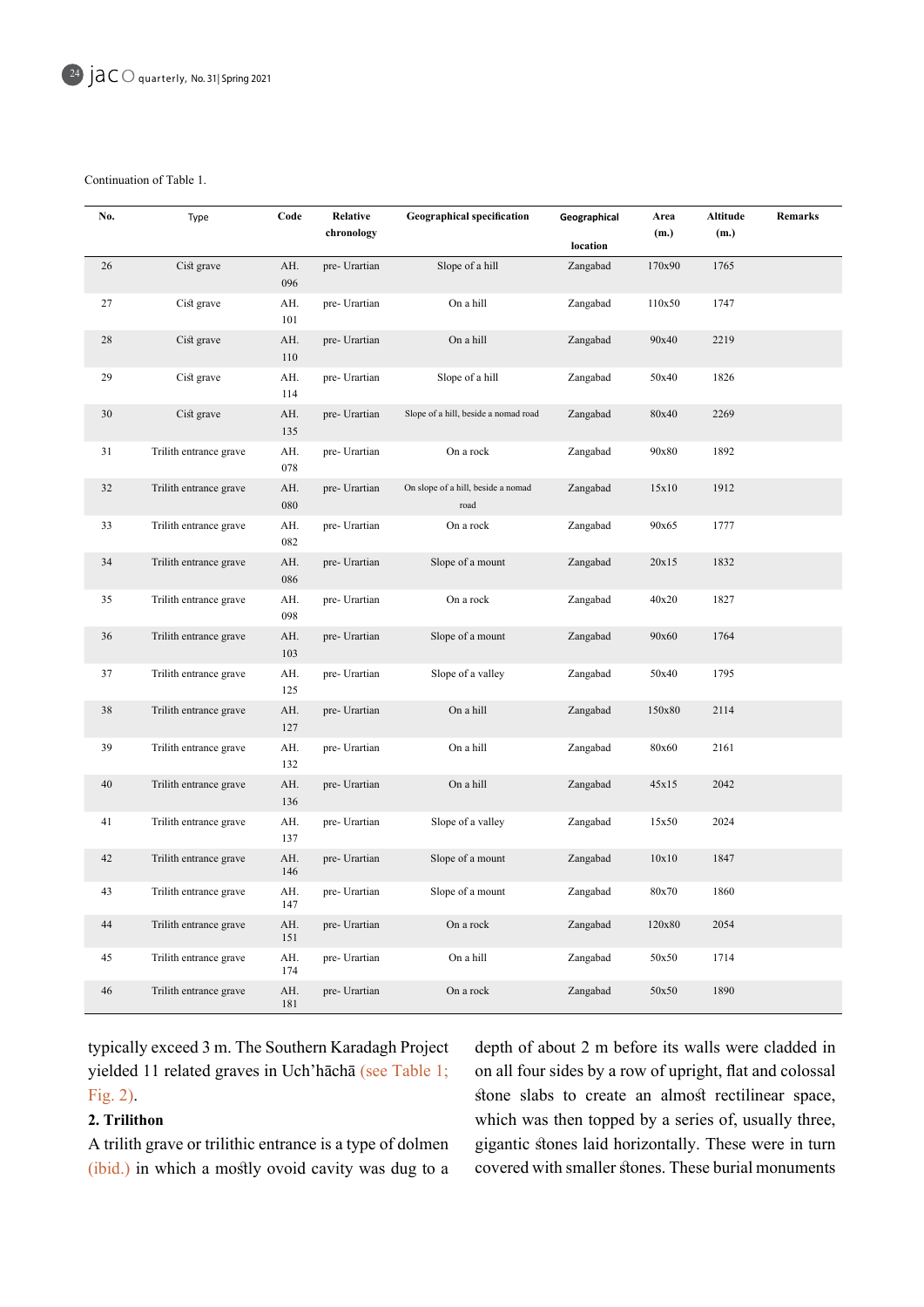25



Fig. 2. Typologically selected samples from the archaeological sites in Uch'hāchā, the south Karadagh. Clockwise: Small fort (Qalajiq/ Dizaj), Fortified site, Caucasian kurgan, Pit grave, Cist grave and Trilith entrance grave. Source: authors.

are in cases buried under the sedimentary soils, while in others parts of the upper stone revetment are exposed. In general, they appear as fairly high humps with a soil surface covering. In the course of the Karadagh Project 16 instances were recorded in Uch'hāchā (Table 1; Fig. 2).

### **Discussion**

The authors propose to treat the relative chronology and the geographical distribution of the pre-Urartian horizon of southern Karadagh in comparison with other major excavated Iron Age I-II sites of Azerbaijan in three separate sections on pottery, burials, and fortified sites.

Judging from the excavated assemblages from such sites as Hasanlu VI-IV and burial contexts at Dinkha, Yanik Tepe, Geoy Tepe and the Blue Mosque in Tabriz, the grey-black incised and or burnished pottery of the Iron Age I-II in the Urmia Lake region is mainly typified by tripod footed/ pedestal base/stemmed, spouted, tulip wares, button-<br>based, drinking vessels/tankards/beakers, and pitchers (Tala'i, 1995a, 33–122; 1995b). The survey of southern Karadagh did not produce any of these forms. The pieces that were obtained from a number of the regional graves by smugglers represent a range of simple handmade and rather coarse jars ranging in color from brick red and light reddish brown. The principal forms are simple and plain collared rim jars with an s-shaped profile, quite simple bowls or known fact that the Iron I-II period witnessed the simple vats (see Table 2, Fig. 3). Also, it is a wellgradual shift from the grey-black to solid red surface color due to technical advances in kilns and firing control, a development that in turn heralded the introduction of the outstanding wheel made buff ware typical to the Iron III period in about 800 BCE (see Tala'i, 1995a; 2008). In the assemblages from across the Lake Urmia region, only simple collared rim s-shaped jars and the quite simple buff bowls of the Iron III period from Hasanlu IIIB (Tala'i, 1995a, 137, fig. 9-43), Zendan-e Suleiman (Tala'i, 1995a, 137, fig. 45, 1–5), and Agrab Tepe (Muscarella, 1973, figs. 9, 15, 1, 16, 5) somehow provide parallels for the material from southern Karadagh. Related pieces are also notable from the burials of Dinkhah dating to the Iron I-II period (Muscarella, 1974, pl.  $6,974$ , pl. 12, 952). However, parallels for the simple s-shaped jars and simple bowls of southern Karadagh occur in the Iron I burials of Nakhchivan, falling within the horizon of Iron II in the Lake Urmia region, at Qazançı qalası and Oğlanqala (Bəxşəliyev, 2004, 172-73, figs. 46-47), Haqiliq (Bəxşəliyev & Marro, 2009, 106–08), Beg Ahmed (Seyidov, 2003, 215, fig. 67; Bəxşəliyev, 2004, 178, fig. 52; Bəxşəliyev & Marro, 2009, 114) and Kolani (Seyidov, 2003, 202, fig. 62; Bəxşəliyev, 2004; Bəxşəliyev & Marro, 2009, 109 – 10), Sari Dara (Bəxşəliyev & Marro, 2009, 102), Deymi Yerlar (ibid., 115) and Qumluq (Baxşəliyev & Marro,  $2009$ , 117). Thus, relatively in a nutshell,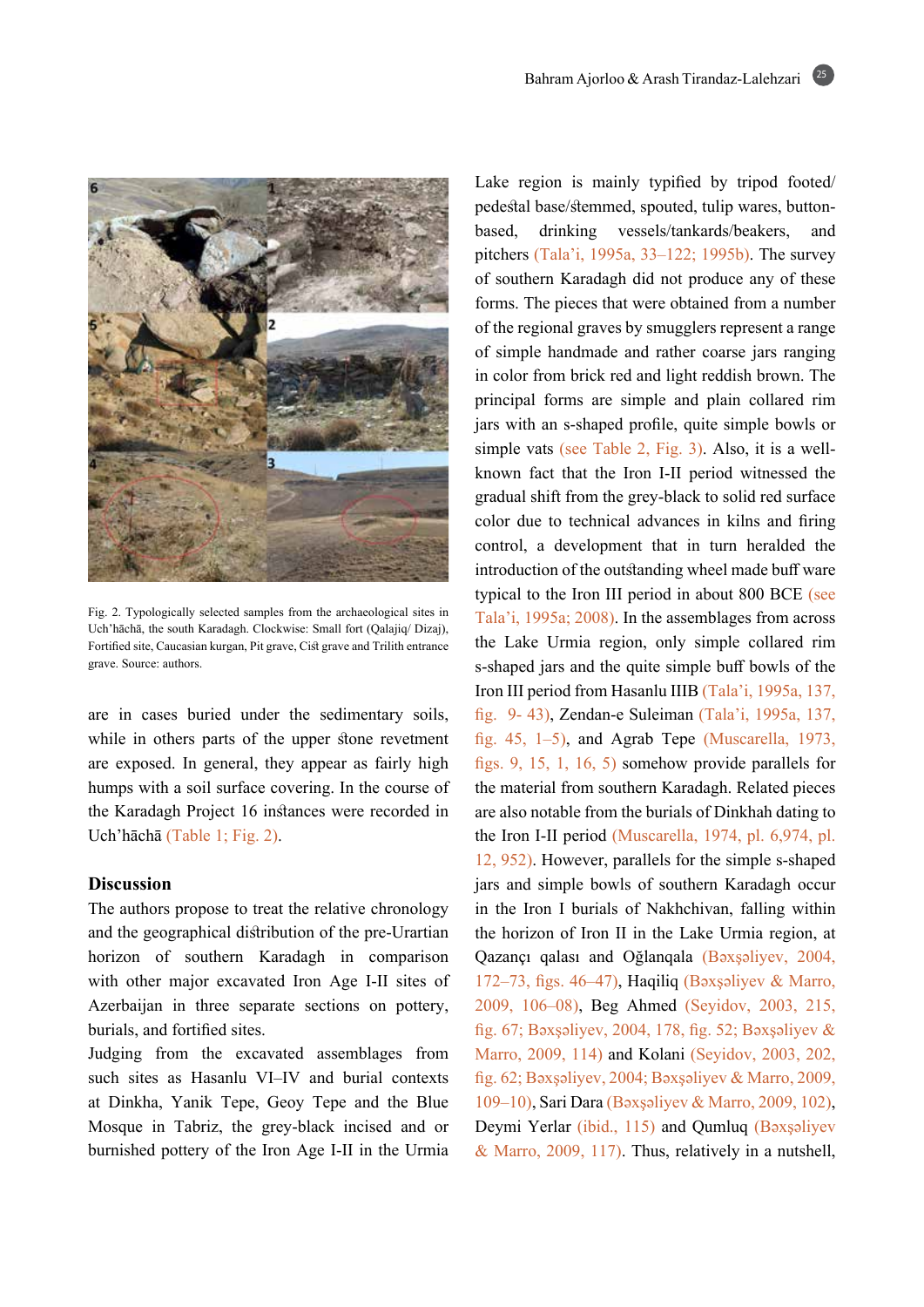| No.                          | Type                   | Context        | Form                        | Technique              | Fabrication | Temper            | Firing       | Decoration | <b>Burnish</b> | Coating      | Color                       | Core                             | Span<br>(mm)    |
|------------------------------|------------------------|----------------|-----------------------------|------------------------|-------------|-------------------|--------------|------------|----------------|--------------|-----------------------------|----------------------------------|-----------------|
|                              |                        |                |                             |                        | Coarse      |                   | Sufficient   | Incised    | $_{\rm No}$    |              |                             |                                  | 12              |
| Ah 78, No. 1<br>Ah 78, No. 3 | Grey ware<br>Buff ware | Grave<br>grave | Rim, base, body<br>Rim, lug | Handmade<br>Wheel made | Medium      | Fine sand<br>Sand | Sufficient   |            | Yes            | slip<br>slip | Pale grey<br>Smokey buff    | Smokey, spongy<br>Smokey, spongy | ä,              |
| Ah 78, No. 4                 | Buff ware              | grave          | body                        | Wheel made             | Medium      | Sand              | Insufficient | Incised    |                | Slip         | Smokey                      | Smokey, spongy                   |                 |
| Ah 98, No. 1                 | Grey ware              | Grave          | Rim                         | Handmade               | Medium      | Fine sand         | Insufficient |            |                | slip         | Pale grey                   | Smokey, spongy                   | 9               |
| Ah 98, No. 2                 | Grey ware              | Grave          | Rim                         | Wheel made             | Medium      | Fine sand         | Sufficient   |            |                | slip         | Dark grey                   | Smokey, spongy                   | $7\phantom{.}$  |
| Ah 98, No. 5                 | Grey ware              | Grave          | Rim                         | Wheel made             | Medium      | Fine sand         | Insufficient | Incised    |                | Slip         | Pale grey                   | Smokey, spongy                   | $\tau$          |
| Ah 98, No. 6                 | Grey ware              | Grave          | Rim                         | Handmade               | Medium      | Fine sand         | Insufficient |            |                | Slip         | Pale grey                   | Smokey, spongy                   | 10              |
| Ah 98, No. 8                 | Grey ware              | Grave          | Body                        | Wheel made             | Medium      | Fine sand         | Sufficient   | Incised    |                | Slip         | Dark grey                   | Smokey, spongy                   | $\tau$          |
| Ah 171, No. 9                | Buff ware              | Surface        | Rim, lug                    | Handmade               | Medium      | Fine sand         | Sufficient   |            |                | Slip         | $\mathop{\hbox{\rm{Buff}}}$ | Smokey, spongy                   | 10              |
| Ah 171, No. 3                | Buff ware              | Surface        | Rim                         | Wheel made             | Fine        | Sand              | Sufficient   |            |                | Slip         | Buff                        | Smokey, spongy                   | 5               |
| Ah 171, No. 15               | Buff ware              | Surface        | Rim                         | Wheel made             | Fine        | Sand              | Sufficient   |            |                | Slip         | Buff                        | Smokey, spongy                   | $\mathfrak{s}$  |
| Ah 171, No. 6                | Buff ware              | Surface        | Body                        | Wheel made             | Medium      | Sand              | Sufficient   |            |                | Slip         | Buff                        | Smokey, spongy                   | $\,$ 8 $\,$     |
| Ah 171, No. 12               | Buff ware              | Surface        | Body                        | Wheel made             | Medium      | Sand              | Insufficient |            |                | Slip         | Dark buff                   | Smokey, spongy                   | 6               |
| Ah 171, No. 1                | Buff ware              | Surface        | Rim                         | Wheel made             | Medium      | Fine sand         | Insufficient |            |                | Slip         | Buff                        | Smokey, spongy                   | 6               |
| Ah 171, No. 4                | Grey ware              | Surface        | Rim                         | Wheel made             | Coarse      | Sand              | Sufficient   | Incised    |                | Slip         | Dark grey                   | Smokey, spongy                   | 11              |
| Ah 171, No. 11               | Buff ware              | Surface        | Rim                         | Handmade               | Coarse      | Sand              | Sufficient   |            |                | Slip         | buff                        | Smokey, spongy                   | 11              |
| Ah 171, No. 16               | Buff ware              | Surface        |                             | Handmade               |             | Sand              | Sufficient   |            |                |              | Dark buff                   |                                  | 13              |
|                              |                        |                | Body                        |                        | Coarse      |                   |              |            |                | Slip         |                             | Smokey, spongy                   |                 |
| Ah 171, No. 18               | Buff ware              | Surface        | Rim                         | Wheel made             | Medium      | Fine sand         | Sufficient   |            |                | Slip         | Buff                        | Smokey, spongy                   | 8               |
| Ah 171, No. 5                | Grey ware              | Surface        | Rim                         | Wheel made             | Medium      | Fine sand         | Insufficient |            |                | Slip         | Dark grey                   | Smokey, spongy                   | 8               |
| Ah 171, No. 7                | Buff ware              | Surface        | Rim                         | Wheel made             | Coarse      | Sand              | Sufficient   | Incised    |                | Slip         | buff                        | Smokey, spongy                   | 13              |
| Ah 171, No. 8                | Grey ware              | Surface        | Rim                         | Wheel made             | Medium      | Fine sand         | Sufficient   |            |                | Slip         | Pale grey                   | Smokey, spongy                   | $7\phantom{.0}$ |
| Ah 171, No. 10               | Buff ware              | Surface        | Rim                         | Wheel made             | Coarse      | Sand              | Insufficient |            |                | Slip         | Dark buff                   | Smokey, spongy                   | 17              |
| Ah 171, No. 13               | Grey ware              | Surface        | Rim                         | Wheel made             | Medium      | Fine sand         | Sufficient   | Applied    |                | Slip         | Pale grey                   | Smokey, spongy                   | 6               |
| Ah 171, No. 2                | Buff ware              | Surface        | Rim, lug                    | Handmade               | Medium      | Fine sand         | Sufficient   |            |                | Slip         | Buff                        | Smokey, spongy                   | 10              |
| Ah 171, No. 14               | Buff ware              | Surface        | Body                        | Wheel made             | Medium      | Sand              | Sufficient   |            |                | Slip         | Buff                        | Smokey, spongy                   | 8               |
| Ah 181, No. 1                | Grey ware              | Grave          | Rim                         | Handmade               | Medium      | Sand              | Insufficient |            |                | Slip         | Greyish buff                | Smokey, spongy                   | 6               |
| Ah 181, No. 2                | Grey ware              | Grave          | Rim, body                   | Handmade               | Fine        | Sand              | Sufficient   |            |                | Slip         | Greyish buff                | Smokey, spongy                   | 5               |
| Ah 181, No. 4                | Grey ware              | Grave          | Rim                         | Handmade               | Medium      | Sand              | Insufficient |            |                | Slip         | Greyish buff                | Smokey, spongy                   | $\tau$          |
| Ah 126, No. 2                | Grey ware              | Grave          | Rim                         | Handmade               | Medium      | Fine sand         | Insufficient |            |                | Slip         | Pale grey                   | Smokey, spongy                   | $7\phantom{.0}$ |
| Ah 126, No. 3                | Grey ware              | Surface        | Rim                         | Wheel made             | Medium      | Fine sand         | Sufficient   | Incised    |                | Slip         | Greyish buff                | Smokey, spongy                   | $10\,$          |
| Ah 106, No. 1                | Grey ware              | Grave          | Rim                         | Handmade               | Medium      | Fine sand         | Insufficient |            |                | Slip         | Greyish buff                | Smokey, spongy                   | 9               |
| Ah 106, No. 2                | Grey ware              | Grave          | Rim                         | Handmade               | Medium      | Fine sand         | Insufficient |            |                | Slip         | Greyish buff                | Smokey, spongy                   | $\tau$          |
| Ah 106, No. 5                | Grey ware              | Surface        | Rim                         | Handmade               | Medium      | Fine sand         | Sufficient   |            |                | Slip         | Greyish buff                | Smokey, spongy                   | 10              |
| Ah 93, No. 1                 | Grey ware              | Grave          | Rim                         | Handmade               | Medium      | Sand              | Sufficient   |            |                | Slip         | Grey                        | Smokey, spongy                   | 6               |

# Table 2. The physical specification of Iron Age I-II pottery shreds from Uch'hāchā. Source: authors.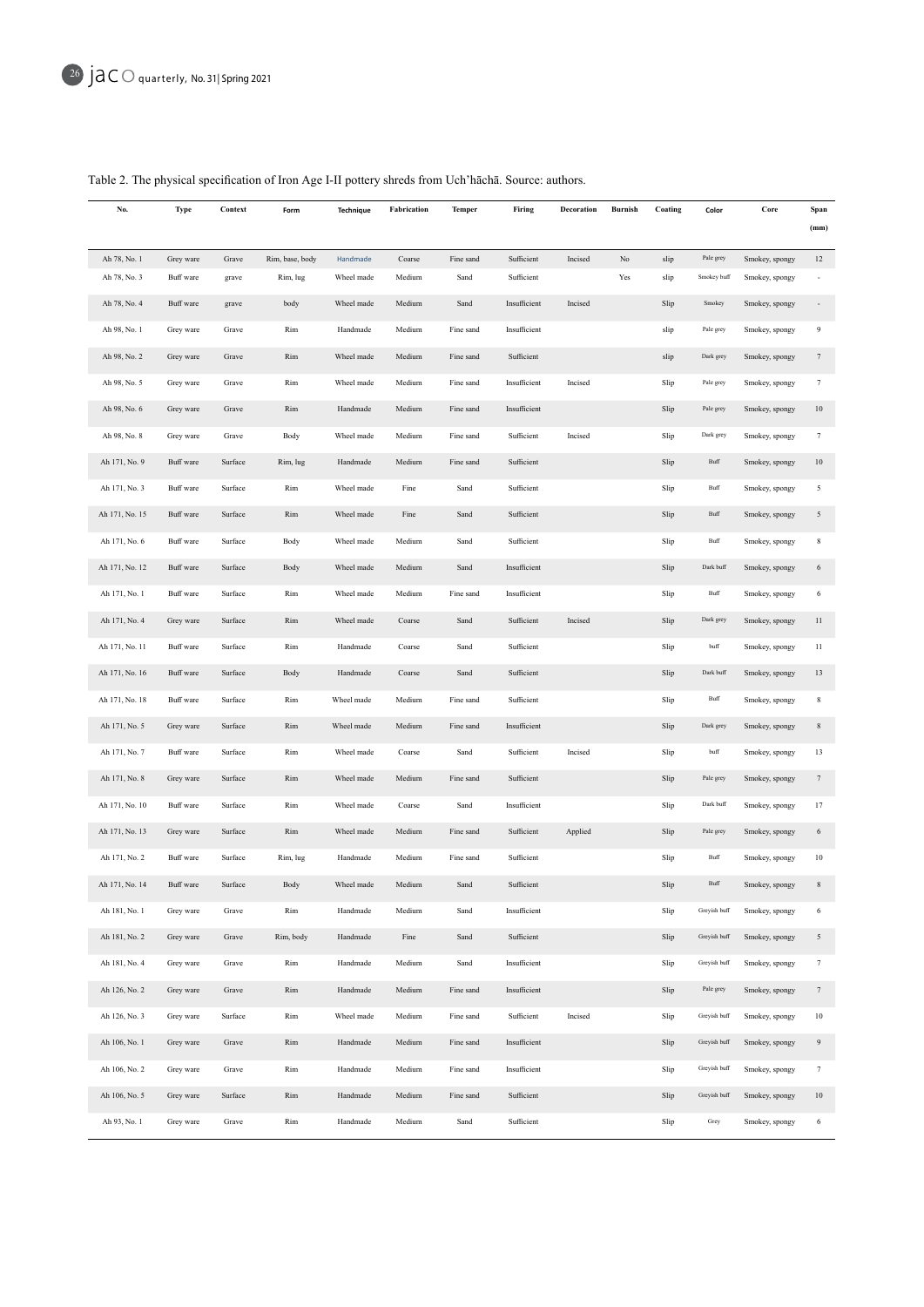Continuation of Table 2.

| No.           | Type      | Context | Form      | <b>Technique</b> | Fabrication | Temper    | Firing       | Decoration | Burnish | Coating | Color | Core           | Span   |
|---------------|-----------|---------|-----------|------------------|-------------|-----------|--------------|------------|---------|---------|-------|----------------|--------|
|               |           |         |           |                  |             |           |              |            |         |         |       |                | (mm)   |
| Ah 93, No. 2  | Buff ware | Surface | Lug       | Handmade         | Coarse      | Sand      | Sufficient   | Hole       | Yes     | Slip    | Buff  | Smokey, spongy | 37     |
| Ah 93, No. 3  | Buff ware | Grave   | Rim       | Wheel made       | Coarse      | Sand      | Sufficient   |            | Yes     | Slip    | Buff  | Smokey, spongy | $\tau$ |
| Ah 93, No. 6  | Buff ware | Surface | Rim       | Wheel made       | Medium      | Sand      | Sufficient   |            |         | Slip    | Buff  | Smokey, spongy | 10     |
| Ah 96, No. 1  | Buff ware | Grave   | Rim       | Wheel made       | Medium      | Fine sand | Insufficient | Incised    |         | Slip    | Buff  | Smokey, spongy | 10     |
| Ah 96, No. 2  | Buff ware | Grave   | Rim, body | Handmade         | Medium      | Sand      | Sufficient   |            |         |         | Buff  | Smokey, spongy | 8      |
| Ah 105, No. 7 | Buff ware | Surface | Rim       | Wheel made       | Medium      | Sand      | Sufficient   | Incised    |         |         | Buff  | Smokey, spongy | 8      |
| Ah 152, No. 1 | Buff ware | Surface | Rim       | Wheel made       | Medium      | Sand      | Sufficient   |            |         |         | Buff  | Smokey, spongy | 6      |
| Ah 152, No. 2 | Buff ware | Surface | Rim       | Handmade         | Coarse      | Sand      | Sufficient   |            | Yes     |         | Buff  | Smokey, spongy | 11     |



Fig.3. Typologically selected samples of the Iron Age I-II pottery shreds from Uch'hāchā, the south Karadagh Source: authors.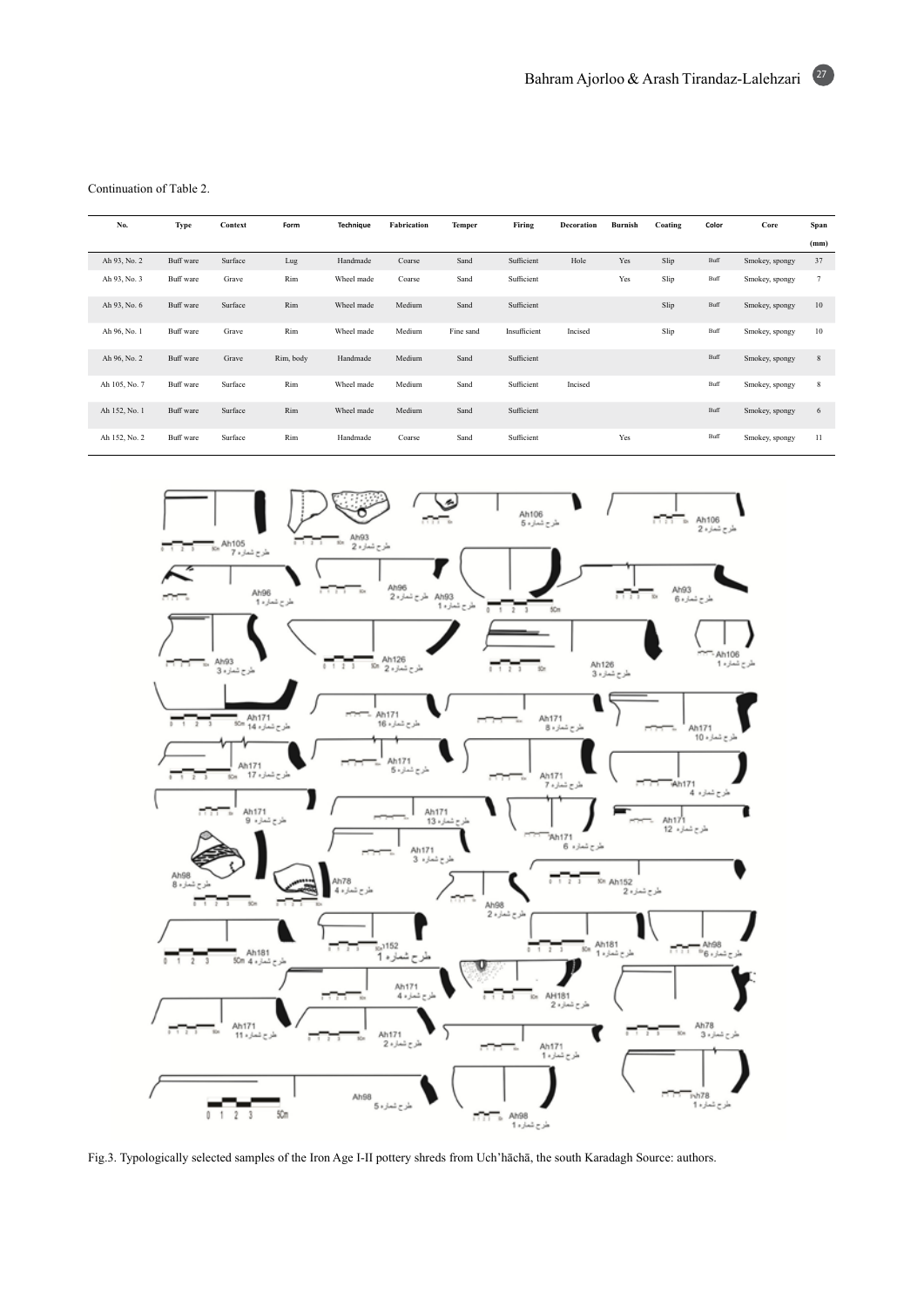the pottery assemblages from southern Karadagh appear to belong to the chronological horizon of the Iron Age I-II, an observation that is in full agreement with the burial traditions and grave types.

Indeed, the mortuary practices and graves of the pre-Urartian period of southern Karadagh are at odds with those from the Lake Urmia Basin, being rather comparable with those of Caucasian sites. In particular, the megalithic graves and Caucasian kurgans are yet unattested in the Lake Urmia region, and judging by the excavated sites in the latter region, the trilith entrance and Caucasian kurgan types were not among the mortuary practices typical of the Iron Age of northwest Iran  $(Tala'i, 2008, 3)$ ; and while R. Girshman compared the cairn graves of Silak VIB to the European dolmens  $(Tala'i, 2009, 123)$ , one should bear in mind that in the 1930s, he was not aware of cultural and social ties between northern and northwestern Iranian plateau and Caucasia in the Iron Age, a negligence that even continued into the 1960s at the Marlik excavations, so that in Negahban's interpretations of the Iron Age material from the latter, the Mesopotamian world assumes the highest weight  $(Tala'i, 1995a)$ .

The Caucasian kurgan type and the megalithic graves of the Iron I-II horizon apparently await discovery in southern Karadagh as the excavated Iron Age cemeteries in southwestern Lake Urmia region, Varkabud of Luristan, Kaluraz of Gilan and Chaleh-Kuti in north have solely produced the Iron II and III stone-chamber and cist grave types  $(Tala'i, 2008, 3)$ . A few simple pit burials at the Blue Mosque of Tabriz (ibid., 131) and mud brick-lined and simple inhumations form Dinkha (Tala'i, 2008, 130; Muscarella, 1974) are notable. It is noteworthy that the Iron III graves published as tumuli from Sé Girdan of West Azerbaijan Province (Muscarrlla, 1969, 1971) in fact represent Scythian kurgans. Whereas the tumulus tradition originally belongs to the historical civilizations of Phrygia, Lydia and the pre-classical Aegean, notable among them

being the famous examples of Gordion and Atreus (Akurgal, 2011, 282; Kleiner, 2011, 93–94), the Scythian kurgans trace their roots to the Eurasian Steppe (Burney & Lang, 1971, 79–80). Moreover, the Caucasian Kurgans of Karadagh typologically relate to the excavated burials from the Khoda'afarin area and the Iron Age Nakhchivan, where they are known as the Kolani or Khwaja Ali-Gada Beig and Sari Dara culture (Ajorloo & Askarpour, 2012; Baxşaliyev, 2007; Bəxşəliyev & Marro, 2009; Iravani, 2011, 2013, 2014, 2015, 2018; Iravani et al., 2018).

Moreover, comparable instances to the pre-Urartian cist graves of southern Karadagh are attested throughout Nakhchivan: Haqiliq (Seyidov, 2003, 209; Bəxşəliyev & Marro, 2009, 106), Kolani (Seyidov, 2003, 202; Bəxşəliyev, 2004; Bəxşəliyev & Marro, 2009, 115), Deymi Yerlar (Bəxsəliyev & Marro, 2009, 115), Sari Dara (Bəxşəliyev & Marro, 2009, 102), Qumluq (Bəxşəliyev & Marro, 2009, 117) and Beig Ahmed (Seyidov, 2003, 215; Bəxşəliyev, 2004, 178; Bəxşəliyev & Marro, 2009, 114). And, regarding the trilith entrance type, examples from Sari Dara (Seyidov & 2003, 207-08) and Kolani (Seyidov, 2003, 202; Bəxsəliyev, 2004; Bəxsəliyev & Marro, 2009, 115) and Haqiliq (Bəxşəliyev & Marro, 2009,  $106 - 08$ ) are remarkable.

Therefore, in a nutshell, the mortuary tradition and grave types of southern Karadagh diverge from those of the Lake Urmia Basin, and in principle, the graves of the former region should be placed in the Caucasian Kurgan and megalithic graves category, which truly typifies the nomad cultures of Caucasia in the latter half of the 2nd and early 1st millennium BC; the megalithic and dolmen varieties of these graves have been relatively dated between ca. 1200-900 BCE in southern Caucasia and eastern Anatolia (Yükmen, 2003). From Oqlan Qala of Nakhchivan, a radiocarbon absolute date in about  $1200$  BCE is available (Boxsoliyev et al.,  $2010$ ), which agrees with the relative date of  $1200$ to 900 BCE suggested for the kurgans and cists of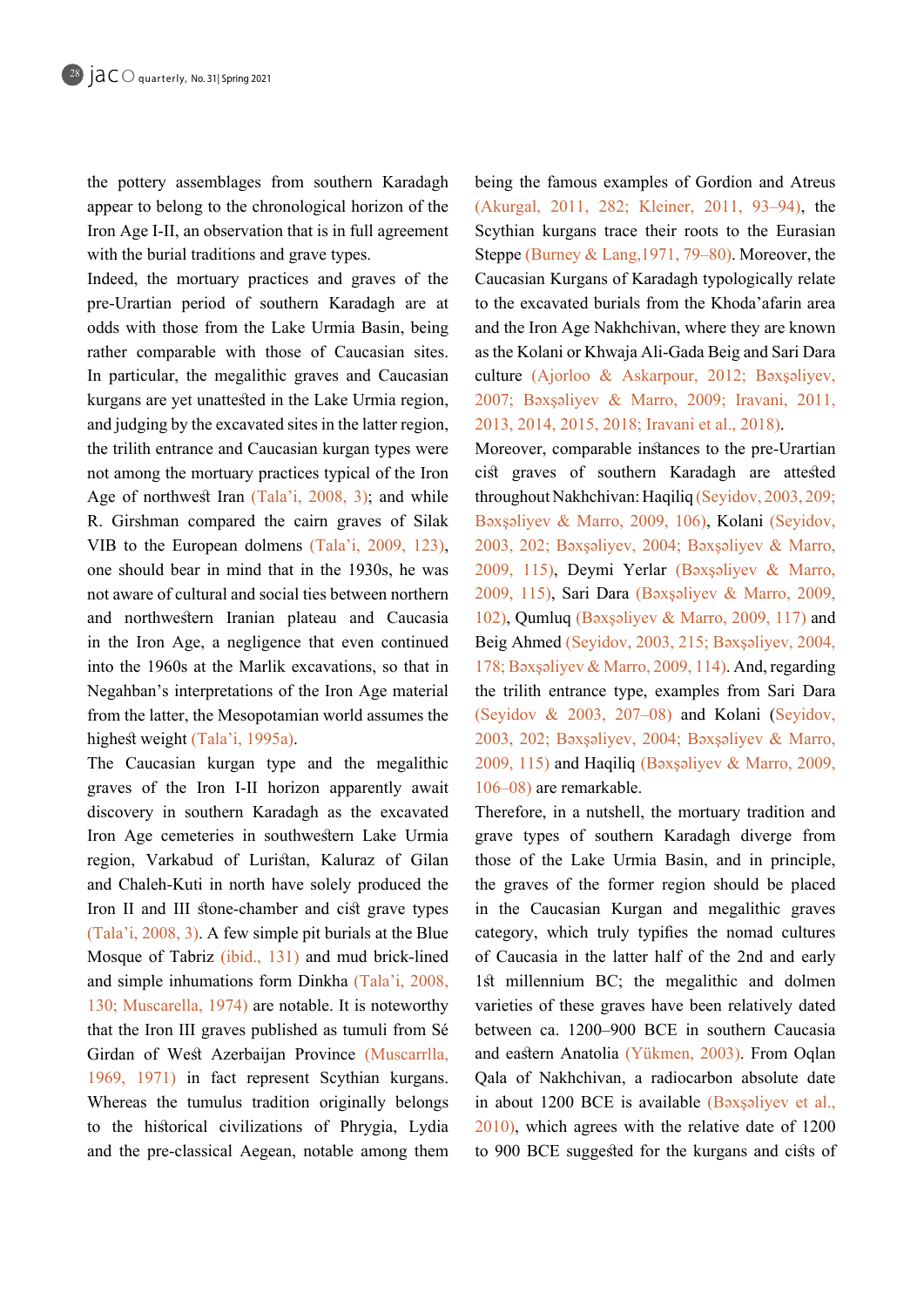Nakhchivan (Bəxşəliyev, 2007; Bəxşəliyev & Marro,  $2009$ ), a timespan corresponding to the pre-Urartian Iron Age of northwest Iranian highland.

It is worth noting here that, in his surveys of Meshkinshahr, C. Burney  $(1979)$  was able to record megalithic graves as well as the stone-cut figures attributed to the Balbal or Maktab Uşaqlari culture, also known as the anthropomorphic stelae, which are dated to the later centuries of the 2nd millennium BCE, and aside from Burney's proposed relative chronology, still accentuate the fact that the culture was imported from Caucasia in the second half of the 2nd and early 1st millennium BCE (Yükmen, 2003; Sevin,  $2005$ ); it thus seems plausible to classify the southern Karadagh graves to the pre-Urartian, Iron Age I-II horizon, by virtue of relative chronology.

Regardless of pottery and megalithic graves discussed above, the fortified sites of southern Karadagh is relatively datable to the pre-Urartian period of Azerbaijan in light of the typologies available from such neighboring areas as Shibli Pass (Kleiss & Kroll, 1992), the western Lake Urmia basin (Biscione, 2005), and Nakhchivan (Belli & Sevin,  $1999$ ); indeed, care should be taken not to intermix the data from the burial contexts and the data from the settlement contexts in the research methodology (Tala'i, 1995a, 1997, 2008). Thus, putting the focus on the pottery assemblages from the interior and immediate areas outside these settlement sites, a date in Iron Age I-II appears a credible proposal for those published here from Uch hacha, as not a single piece of Urartian pottery or even wheel made buff pottery of the Late Iron Age is known from the sites in question. And, it is particularly notable that these fortified sites were established in the passes dominating mountain routes and at points overlooking the valleys or nearby lowlands or water resources below and possibly served as a sort of simple, nomad hill forts.

## **Conclusion**

Early settlements dating to the pre-Urartian Iron

Age have not been identified in the altitudinal range  $1650$  to  $2500$  m in the southern part of Karadagh. Yet, one should note that the rugged terrain in the semi-arid, steppe mountains of south Karadagh immensely shaped the distribution of Iron Age cultural material, so that here the geographical distribution of the Iron Age I-II monuments solely follows the variables related to the physiographical landscape. In particular, single graves occur along the mountainous communication networks, while cemeteries are concentrated in relatively lower localities that afforded collective occupation thanks to the flat terrain and accessible water resources. Therefore, the single burials by the routes seem to represent deceased commuters or members of the nomad groups in their seasonal movements.

Also, fortified sites lie close to water resources, at points with visual control over the surrounding, and in natural mountain passes. Therefore, the hypothesis of the contingence of settlement on cultural variables does not stand up to validation in the case of southern Karabakh, where the role of geographical factors is .verifiable

The rugged, mountainous, steppe, and rocky terrain of southern Karadagh ostensibly vetoed the genesis and spread of such multi-level sites as mounds; and an ancient nomad culture hinging on transient seasonal nomad camps appears a pretty reasonable and promising hypothesis in light of the prevailing graves and fortified sites with associated burial grounds. At any rate, the verification or disproval of this very hypothesis rests on the cultural and social/ cultural anthropological models that should be evaluated and interpreted against the principles of the anthropological archaeology; a primary prerequisite of the latter is indeed geomatics analyses of the landscape which should be ensued by imminent excavations; and the final step will concern analyzing the resultant data with reference to southern Caucasia. In addition to transhumance and nomad pastoralism in Karabakh and Karadagh meadowlands, extracting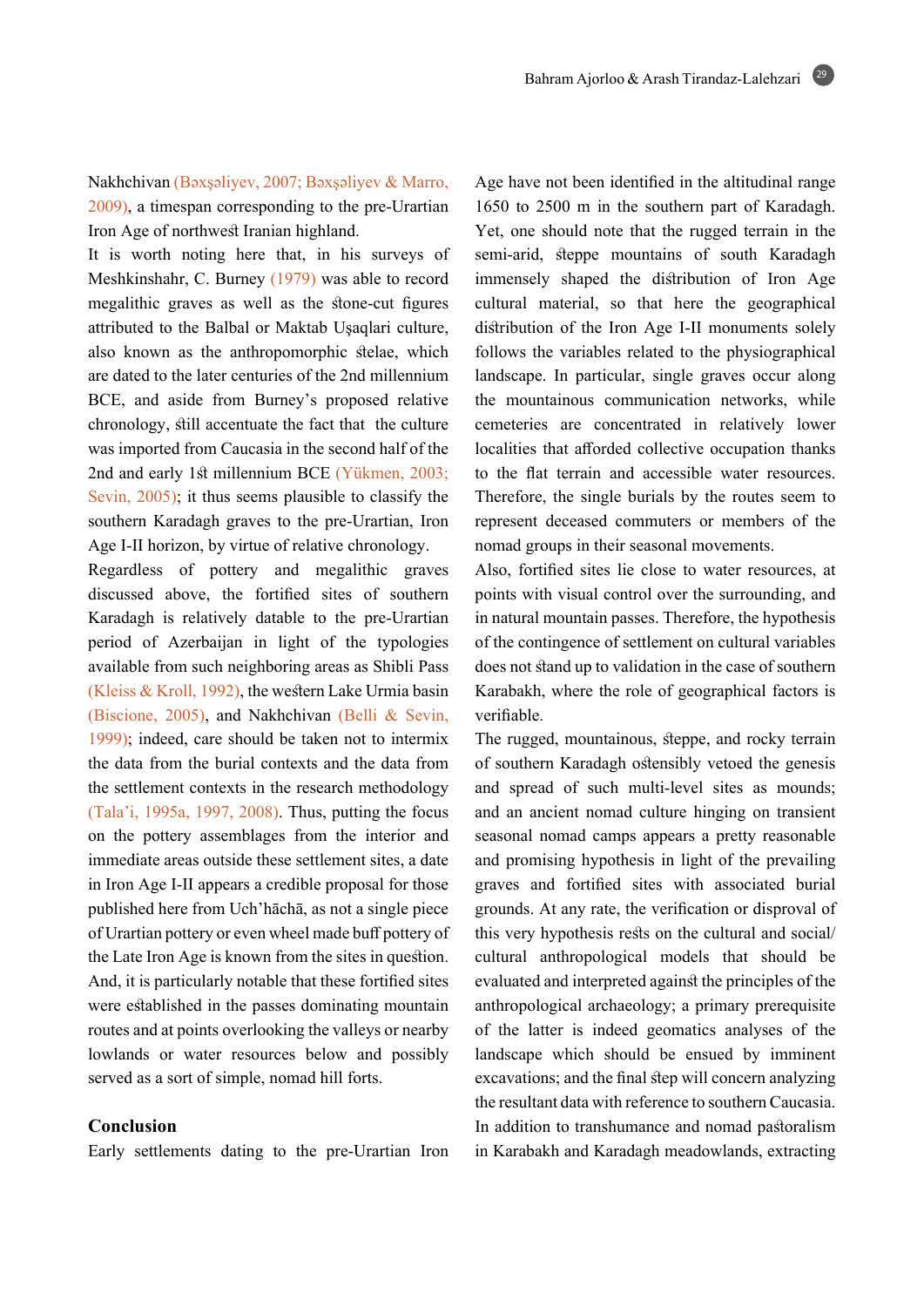copper and iron, viz. the two most commonly used metals of the Iron Age West Asia, from Karadagh quarries, represents a further archaeological theory proposed by the authors which, though lying beyond the scope of the present paper, calls for excavations and archaeo-metallurgical analyses, ethno-<br>archaeological studies and geomatics evaluations. archaeo-metallurgical For, a fitting examination and understanding of Urartian kingdom's expansion towards Karadagh will be impossible without taking into account its economic incentives, and it looks obvious that copper and iron could outweigh livestock in setting up the related campaigns and territorial expansion.

All in all, in light of data at hand, the archaeological points of the pre-Urartian southern Karadagh are of fortified sites type and are compatible with a life defined by pastoralism and vertical seasonal movement; and to conclude, southern Karadagh landscape between 1200 to 800 BCE consisted of pastoral-nomad cultures whose movement originated and began from South Caucasia and the forest mountains of Caucasian Karabakh; this is to say that crossing the Khoda'afarin gorge, they set up a sort of vertical mobilization system between pastures of the Khoda'afarin valley and the woodlands of Arasbārān and the steppe heights of southern Karadagh, even extending towards the Ahar plain and the northern Sahand mountain. However, in view of the comparisons of the available material with those from the Meshkinshahr highlands in the eastern extreme of Karadagh and towards the slopes of Sabalan as well as the Araxes valley, it is proposed that the cultural landscape of the pre-Urartian Iron Age of southern Karadagh be interpreted and analyzed against the broader and trans-regional context of Caucasian Karabakh-Azerbaijani Karadagh.

#### **Endnote**

1. The term Uruatri, romanized as Urartu in current European languages, and translated into Persian in the same form, occurs as Ararat in the Hebrew Bible and, consequently, in Armenian. Mount Ararat gets its name from its location in the old territory of Uruatri (Urartu). Mount Ararat is referred to as Mount Masis in Armenian, where the terms Hay and Hayastani designate the Armenian ethnicity and Armenia, respectively.

2. For example, the works of Robert McCormick Adams and Hans Nissen to ascertain the settlement pattern and understand the settlement hierarchy in Mesopotamia is noteworthy (Matthews, 2007).

3. For the term Caucasian Karabakh: (Keyhan, 1932a, 65-66).

4. Even during the Qajarids, a Scottish steel company had invested in the copper and iron deposits of Karadagh (Keyhan, 1932b, 257).

5. Authors, such as Hamad A. Mustawfi Qazvini and Evlia Chelab,i writing in the Safavid period has mentioned a variant of old Pahlavi dialect in Azerbaijan.

# **Reference** list

• Ajorloo, B. (2009). Iranian Azerbaijan through the Post-Uratian Era. Azerbaijan Archaeology and Ethnography, 9(2), 43-56.

• Ajorloo, B. & Askarpour, V. (2012). The Pottery Tradition in Khoda'afarin Territory and the Iron Age Theory of Cultural Dynamism. Journal of Archaclogical Sudies, 2 (4), 1-12.

• Akurgal, E. (2011). Ancient Civilizations & Ruins of Turkey, 11th edition. Istanbul.

• Askarpour, V., Tirandaz-Lalehzari, A, & Ajorloo. B. (2016). An introduction to the ethno-archaeology of pastoralists of the central Karadagh, Azerbaijan. *Iranian Journal of Anthropology*  $6(1)$ , 101-118.

• Askarpour, V. & Tirandaz-Lalehzari, A. (2020). The Geomatics Analysis of Landscape of Death in the Iron Age of Central Karadagh, Azerbaijan, Northwest of the Iranian Plateau, Journa of art & civilization of the orien, 7(26), 37-48.

 $\cdot$  Bəxşəliyev, V. (2004). Naxçıvanın Qədim Tayfalarının Mənəvi Mədəniyyəti. Baku: Elm.

• Bəxsəliyev, V. (2007). Azəbaycan Arxeologiyasi. Baku: Elm.

• Bəxşəliyev, V. et al. (2010). Naxçivan Arxeoloji Tədqiqatlar. Nakhichevan: Azerbaijan National Academy of Sciences & University of Pennsylvania.

• Bakhshaliyev, V. & Marro, C. (2009). The Archaeology of Nakhchivan: 10 Years of New Discoveries. Istanbul: Ege Yayinlari.

Iran. 2nd print, Tehran: The Geographical and Cartographical **• Bakhtiari, S. (2006). Atlas- e- Gitashenasi- ye- ostanha- ye-**Institute of Guitāshenāsi [in Persian].

**·** Belli, O. & Sevin, V. (1999). Archaeological Survey in Nakhchivan. Istanbul: Arkeoloji ve Sanat Yayinlari.

• Biscione, R. (2003). Pre-Urartian and Urartian settlement patterns in the Caucasus. Two case studies: The Urmia Plain, Iran, and the Sevan basin, Armenia. Archaeology in the Borderlands: Investigations in Caucasia and Beyond. A.T. Smith and K.S. Rubinson (eds.). Los Angeles: Costen Institute of Archaeology, 167-184.

• Burney, C.A. (1979). Meshkinshahr Survey, *IRAN* (17), 155-56.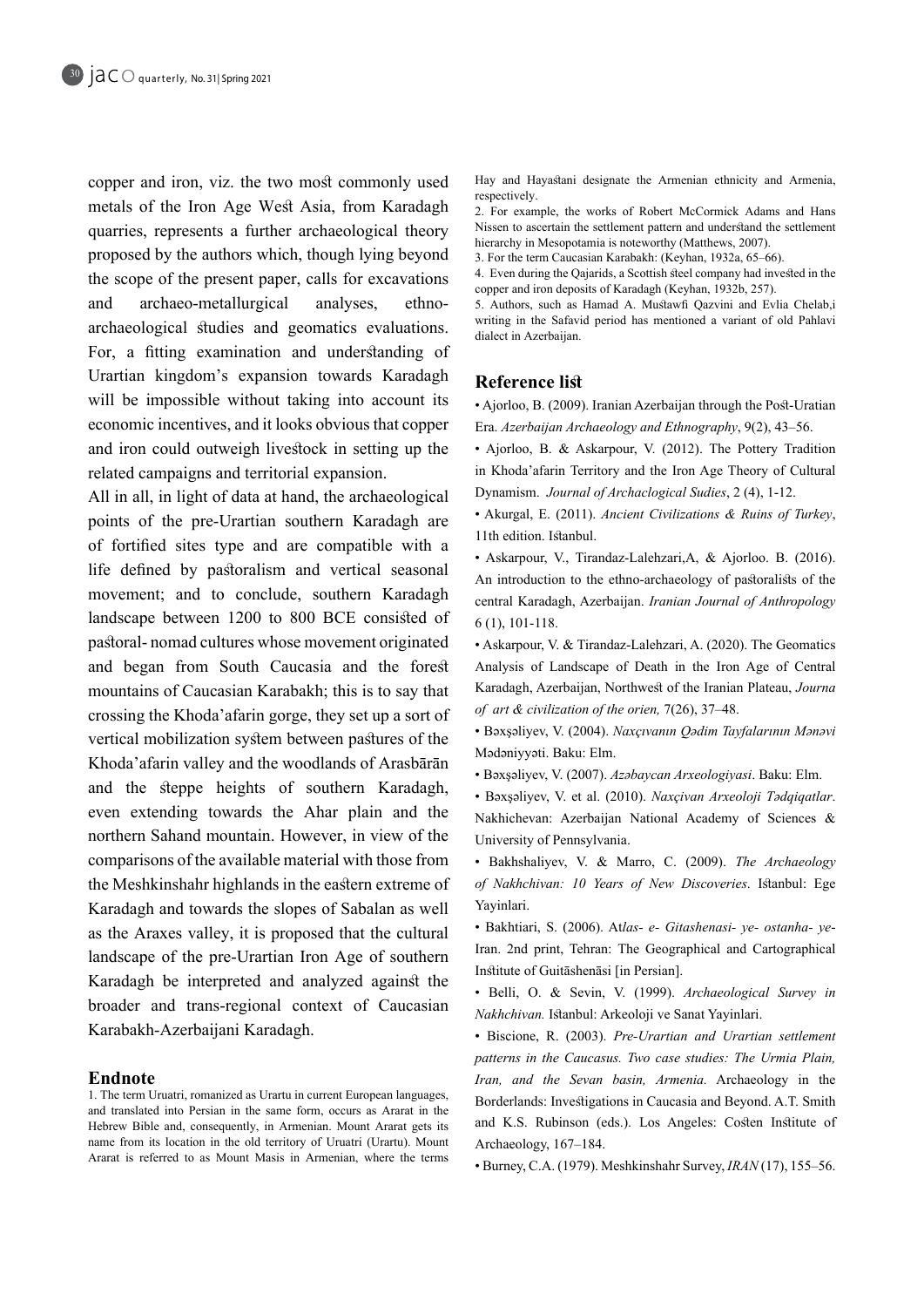**• Burney, C.A. & Lang, D.M.** (1971). The Peoples of the Hills: Ancient Ararat and Caucasus. London: Weidenfeld and Nicolson. Childe, V. G. (1968). *A Short Introduction to Archaeology, 2nd* print. London: Collier Books.

• Evliya, C. & Derviş, M. (1896). Seyahâtnâme of Evliya Çelebi, 1050 AH. (Ahmad Judat Effandi edition). Istanbul: Akdam.

• Hoveyda, R. (1973). Geographie phisique. Tabriz: University of Tabriz.

• Keyhan, M. (1932a). Joghrafiya-ye mofasal-e iran [Detailed Geography of Iran], Vol. 1: Natural. Tehran: National Consultative Assembly Press.

• Keyhan, M. (1932b). Joghrafiya-ye mofasal-e iran [Detailed Geography of Iran], Vol. 3: Economic. Tehran: National Consultative Assembly Press.

• Iravani, F. (2011). Jafar Abad VIII. Kurgan Kazilari, Kuzeybati Iran. Karadeniz'den Firat'a Bilgi Üretimi. Önder Bilgi'ye Armağan Yazılari. A. Öztan and Ş. Dönmez (eds.). Istanbul: Kultur ve Sanat Yayinlari, 191-216.

• Iravani, F. (2013). *Excavations in Jafar Abad: Preliminary* Report of Kurgan No V. Lux et Ponto Euxino Studies, Presented in Honor of Sumer Atasoy. Ş. Dönmez (ed.). Istanbul: Hel Yayincilik, 215-234.

 $\bullet$  Iravani, F. (2014). Jafar Abad Kurgan No IV. SCRIPTA: Essays in Honor of Veli Sevin, A Life Immersed in Archaeology. A. Özfirat (ed.). Istanbul: Ege Yayinlari, 87-106.

• Iravani, F. (2015). Jafar Abad Kurgans excavations (2010 Season). The International Symposium on the East Anatolia and South Caucasus Cultures. M. Işikli, Birol (eds.). Cambridge Scholars Publishing, 89-111.

• Iravani, F. (2018). Animal Remains Excavated at Jafar Abad and Tu Ali Sofla Kurgans, NW Iran (2010 and 2013 seasons), TÜBA-AR (23), 101-120.

• Iravani, F. et al. (2018). Study on the Discovered Ornaments from Jafar Abad and Tu Ali Sofla kurgans (second phase of excavations). Archaeological and Anthropological Sciences,  $(10), 973 - 987.$ 

• Kleiner, F. S. (2011). Gardner's Art through the Ages: A Global History. 13th edition, Wadsworth.

• Kleiss, W. & Kroll, S. (1992). Survey in Ost-Azarbaidjan, 1991. AMI (25), 1-46.

• Matthews, R. (2007). The Archaeology of Mesopotamia: Theories and Approaches, 4th print. London: Routledge.

· Muscarella, O.W. (1969). The Tumului at Sé Girdan: A Preliminary Report. *Metropolitan Museum Journal*, (2), 5–25.

• Muscarella, O.W. (1971). The Tumului at Sé Girdan: Second Report. Metropolitan Museum Journal, (4), 5-28.

• Muscarella, O.W. (1973). Excavations at Agrab Tepe, Iran. Metropolitan Museum Journal (8), 47-76.

• Muscarella, O.W. (1974). The Iron Age at Dinkhah Tepe, Iran. Metropolitan Museum Journal (9), 35-90.

• Mustawfi- Qazvini, H. A. (1958). *Nozhat al- Qulūb (1340)*, edited by M. Dabirsiāghi, Tehran: Tahuri [in Persian].

• Niknami, K. A. (2014). Gozaresh-e dovomin fasl-e kavoosh-e bastanshenakhti-ye mohavate-ye zardkhane-ye ahar [The Report of the 2nd Season of Archaeological Excavations at Zardkhana, Ahar]. Tehran: Archived Report of ICAR, ICHHTO [in Persian].

· Niknami, K. A. & Chaychi, A. (2008). A GIS Technical Approach to the Spatial Pattern Recognition of Archaeological Site Distribution on the Eastern Shores of the Lake Urmia NW Iran. The International Archives of the Photogrammetry & Remote Sensing & Spatial Information Sciences, (37), 168-172.

• Rajabi, M. & Khatibi Bayati, M. (2012). Gheomorfologhi-ye shomal-e gharb-e Iran [The Geomorphology of Northwest Iran]. Tabriz: University of Tabriz Press.

ye marzi-ye keshvar-e shahanshahi-ye Iran [The Military **•** Razmārā, A. (1938). Joghrafiya-ye nezami-ye ostan-ha-Geography of Borderline Provinces of the Imperial State of Iran (Joghrafiyā yé Ostānhā yé Marzi é Keshvar é Shāhanshāhi é Iran)]. Tehran: The Geographical Office of the Iranian Imperial Chief Quarter of Army [in Persian].

 $\cdot$  Sevin, V. (2005). *Hakkari Taşlari: Çiplak Savaşçilar Gizemi*. Istanbul: YKY.

<sup>•</sup> Seyidov, A. Q. (2003). Naxçıvanın E. Ə. VII- II. Minilliklərdə. Baku: Elm.

• Shahmirzadi, S. M. (1999). Iran dar pish az tarikh [The Prehistoric Iran]. Tehran: ICHHTO.

• Tala'i, H. (1995a). Iranian art and archaeology in the first  $millennim$ . Tehran: SAMT.

• Tala'i, H. (1995b). Pishine-ye zorof-e sofalin-e loledar va mohajerat-e ariyaei-ha [The Aryan migration  $\&$  the spouted wares]. *Iranian History & Archaeology*, 9 (17), 9-15.

*ye Iran* [The cultural dynamism in the archaeology of Iran].  $\bullet$  Tala'i, H. (1997). Poyaei-ye farhangi dar bastanshenasi-The Proceedings of Archaeological Congress in Susa. Tehran: ICHHTO, 259-66.

• Tala'i, H. (2008). The Iron Age of Iran.Tehran: SAMT.

• Tirandaz-Lalehzari, A. (2009). Parvande-ha-ye sabti-ye asar-e tarikhi va farhangi-ye shahrestan-e ahar [The Report of the 1st Season of Archaeological Expedition to Ahar]. Tabriz: Unpublished Archived Report of ICAR, ICHTTO [in Persian].

• Tirandaz-Lalehzari, A. (2011). The Settlement Pattern of *Prehistoric Cultures in the Southern Qaradagh, The Province of*